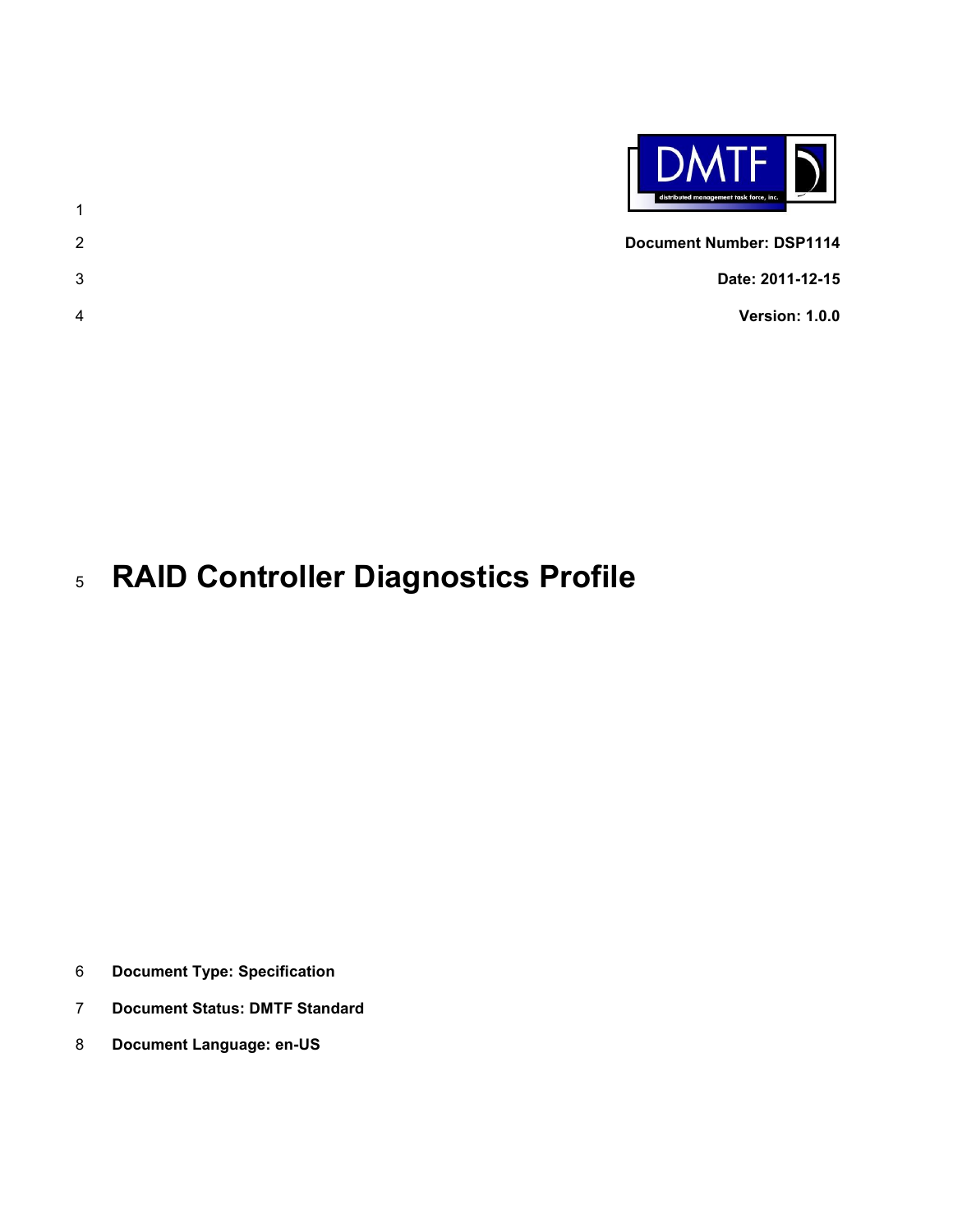#### 9 Copyright notice

Copyright © 2012 Distributed Management Task Force, Inc. (DMTF). All rights reserved.

 DMTF is a not-for-profit association of industry members dedicated to promoting enterprise and systems management and interoperability. Members and non-members may reproduce DMTF specifications and documents, provided that correct attribution is given. As DMTF specifications may be revised from time to

time, the particular version and release date should always be noted.

Implementation of certain elements of this standard or proposed standard may be subject to third party

patent rights, including provisional patent rights (herein "patent rights"). DMTF makes no representations

to users of the standard as to the existence of such rights, and is not responsible to recognize, disclose,

18 or identify any or all such third party patent right, owners or claimants, nor for any incomplete or<br>19 inaccurate identification or disclosure of such rights, owners or claimants. DMTF shall have no li inaccurate identification or disclosure of such rights, owners or claimants. DMTF shall have no liability to

20 any party, in any manner or circumstance, under any legal theory whatsoever, for failure to recognize, 21 disclose, or identify any such third party patent rights, or for such party's reliance on the standard or

21 disclose, or identify any such third party patent rights, or for such party's reliance on the standard or<br>22 incorporation thereof in its product, protocols or testing procedures. DMTF shall have no liability to a incorporation thereof in its product, protocols or testing procedures. DMTF shall have no liability to any

party implementing such standard, whether such implementation is foreseeable or not, nor to any patent

owner or claimant, and shall have no liability or responsibility for costs or losses incurred if a standard is

withdrawn or modified after publication, and shall be indemnified and held harmless by any party

implementing the standard from any and all claims of infringement by a patent owner for such

implementations.

For information about patents held by third-parties which have notified the DMTF that, in their opinion,

- such patent may relate to or impact implementations of DMTF standards, visit
- [http://www.dmtf.org/about/policies/disclosures.php.](http://www.dmtf.org/about/policies/disclosures.php)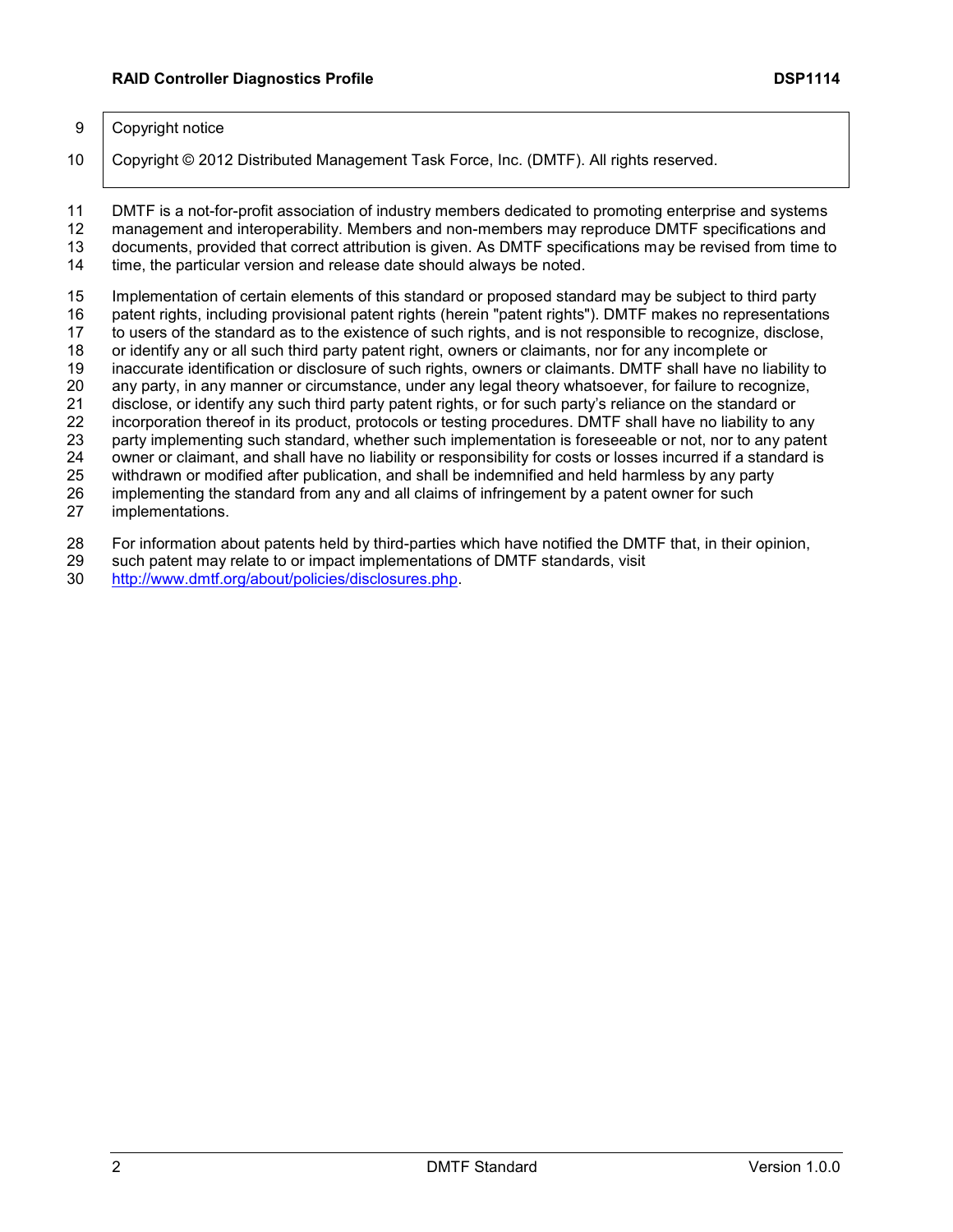#### $31$

## **CONTENTS**

| 32       |                |              |  |  |
|----------|----------------|--------------|--|--|
| 33       |                |              |  |  |
| 34       | 1              |              |  |  |
| 35       | 2              |              |  |  |
| 36       | 3              |              |  |  |
| 37       | 4              |              |  |  |
| 38       | 5              |              |  |  |
| 39       | 6              |              |  |  |
| 40       | $\overline{7}$ |              |  |  |
| 41       |                | 7.1          |  |  |
| 42       |                | 7.2          |  |  |
| 43       |                | 7.3          |  |  |
| 44       |                | 7.4          |  |  |
| 45       | 8              |              |  |  |
| 46       |                | 8.1          |  |  |
| 47       |                | 8.2          |  |  |
| 48       | 9              |              |  |  |
| 49       |                | 9.1          |  |  |
| 50       |                | 9.2          |  |  |
| 51       | 10             |              |  |  |
| 52       |                | 10.1         |  |  |
| 53       |                | 10.2         |  |  |
| 54<br>55 |                | 10.3<br>10.4 |  |  |
| 56       |                | 10.5         |  |  |
| 57       |                | 10.6         |  |  |
| 58       |                | 10.7         |  |  |
| 59       |                | 10.8         |  |  |
| 60       |                | 10.9         |  |  |
| 61       |                |              |  |  |
| 62       |                |              |  |  |
| 63       |                |              |  |  |
| 64       |                |              |  |  |
| 65       |                |              |  |  |
| 66       |                |              |  |  |
| 67<br>68 |                |              |  |  |
|          |                |              |  |  |
| 69       |                |              |  |  |
| 70       |                |              |  |  |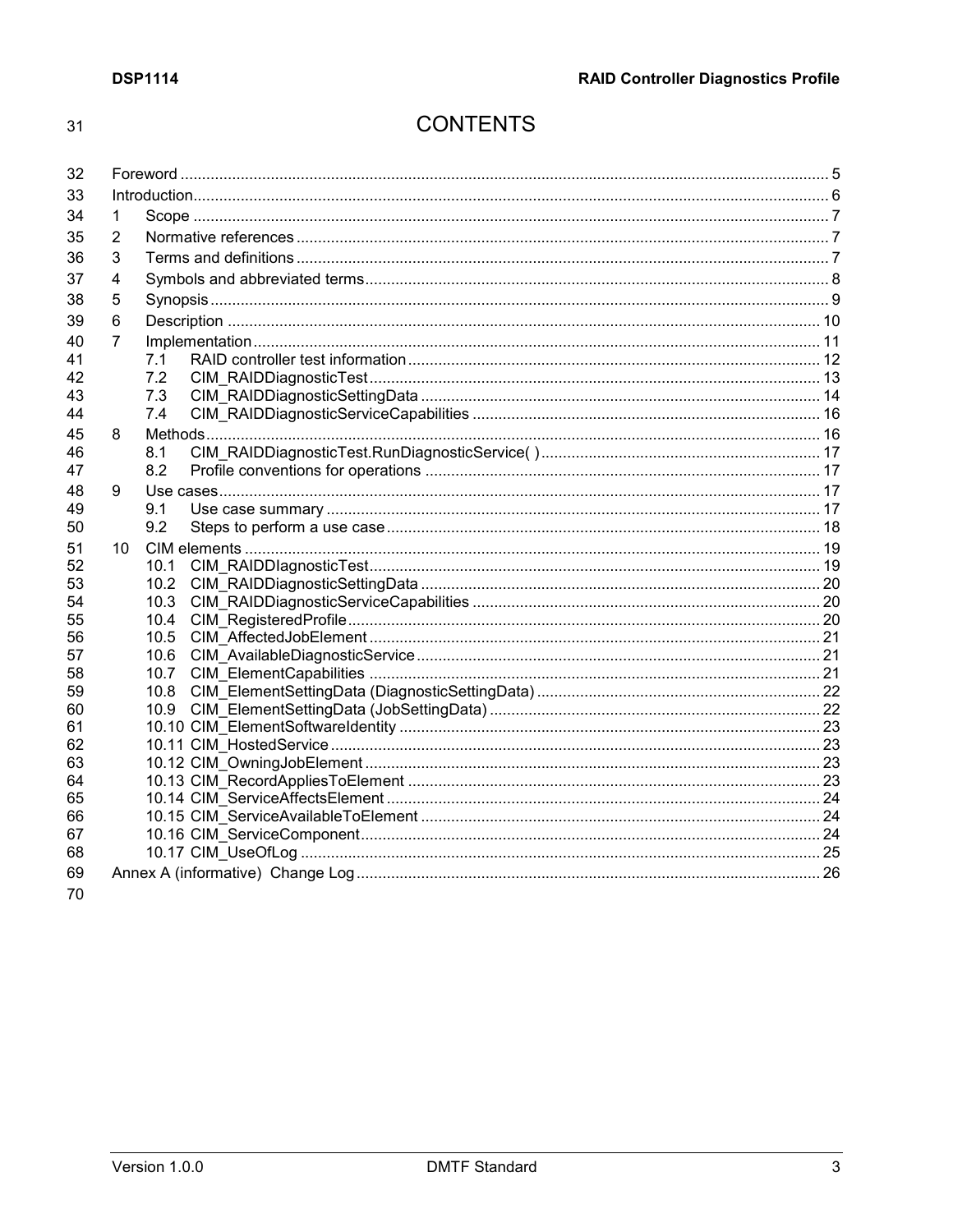| 71       | <b>Figures</b> |  |
|----------|----------------|--|
| 72<br>73 |                |  |
| 74       | <b>Tables</b>  |  |
| 75       |                |  |
| 76       |                |  |
| 77       |                |  |
| 78       |                |  |
| 79       |                |  |
| 80       |                |  |
| 81       |                |  |
| 82       |                |  |
| 83       |                |  |
| 84       |                |  |
| 85       |                |  |
| 86       |                |  |
| 87       |                |  |
| 88       |                |  |
| 89       |                |  |
| 90       |                |  |
| 91       |                |  |
| 92       |                |  |
| 93       |                |  |
| 94       |                |  |
| 95       |                |  |
| 96       |                |  |
| 97       |                |  |
| 98       |                |  |
| 99       |                |  |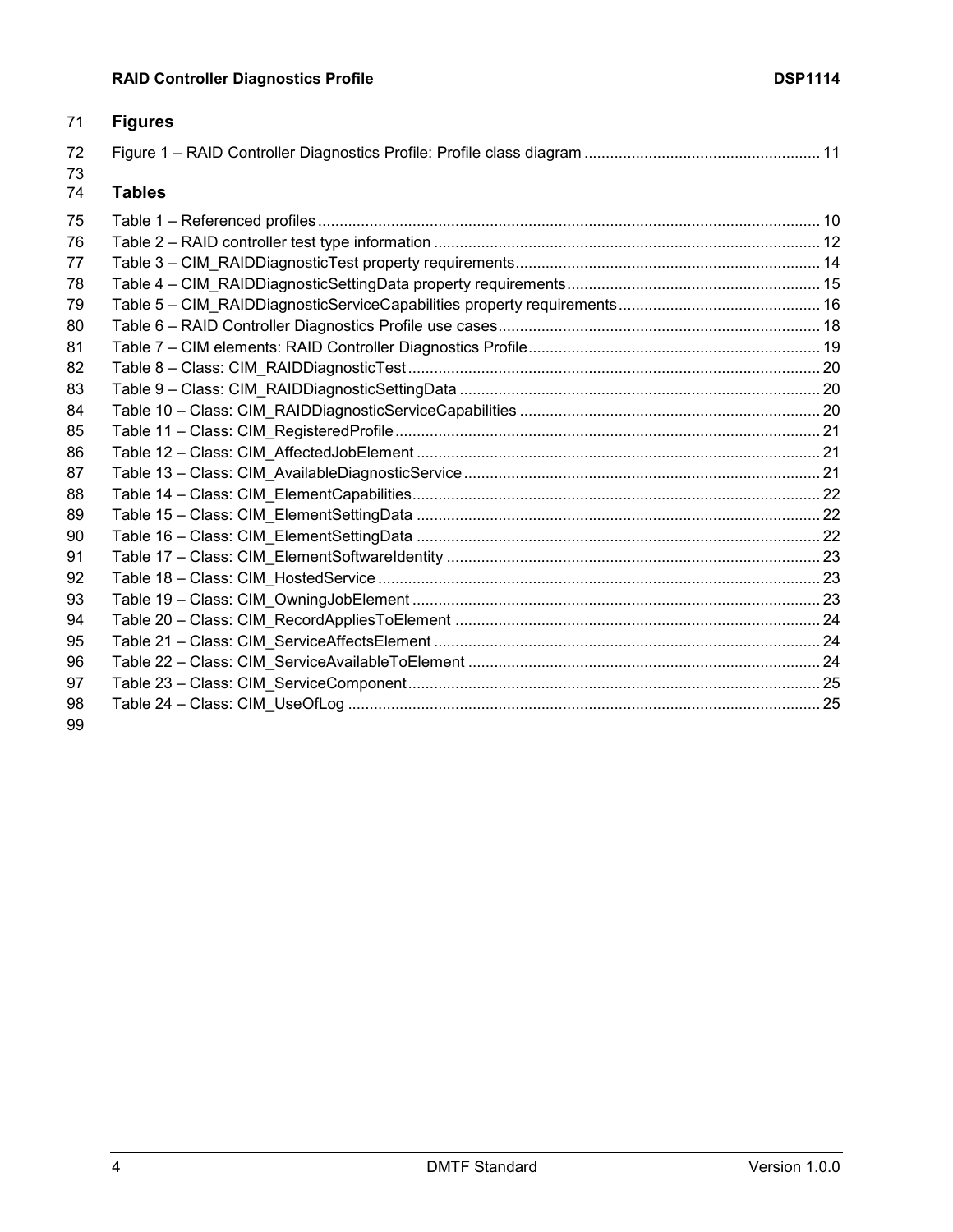<span id="page-4-0"></span>

## 100 Foreword

- 101 The *RAID Controller Diagnostics Profile* (DSP1114) was prepared by the Diagnostics Working Group of the DMTF.
- 103 DMTF is a not-for-profit association of industry members dedicated to promoting enterprise and systems 104 management and interoperability. For information about the DMTF, see http://www.dmtf.org. management and interoperability. For information about the DMTF, see [http://www.dmtf.org.](http://www.dmtf.org/)

## 105 **Acknowledgments**

- 106 The DMTF acknowledges the following individuals for their contributions to this document:
- 107 Dave Barrett Emulex Corporation
- 108 Rodney Brown IBM Corporation
- 109 Carl Chan WBEM Solutions, Inc.
- 110 Ken Kotyuk Hewlett Packard Company
- 111 Kevin Kuelbs Hewlett Packard Company
- 112 Peter Lamanna EMC Corporation
- 113 Eric Tend Hewlett Packard Company
- 114 Mike Walker Storage Networking Industry Association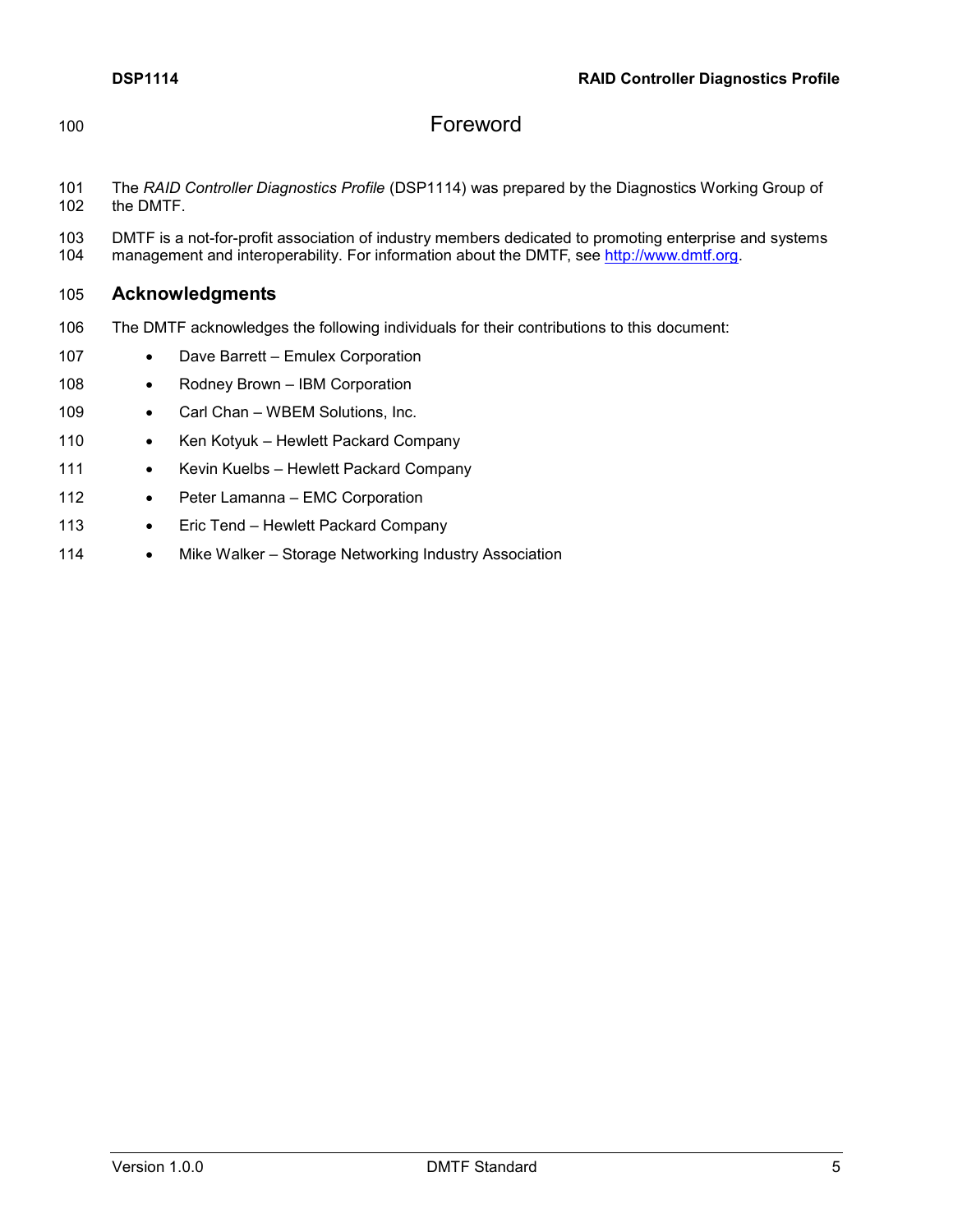## <span id="page-5-0"></span>**Introduction**

 A *profile* is a collection of Common Information Model (CIM) elements and behavior rules that represent a specific area of management. The purpose of the profile is to ensure interoperability of Web-Based Enterprise Management (WBEM) services for a specific subset of the CIM schema — in this case, RAID

119 controller diagnostics.

 Diagnostics is a critical component of systems management. Diagnostic services are used in problem containment to maintain availability, achieve fault isolation for system recovery, establish system integrity 122 during boot, increase system reliability, and perform routine proactive system verification. The goal of the<br>123 Common Diagnostic Model (CDM) is to define industry-standard building blocks, based on and consistent Common Diagnostic Model (CDM) is to define industry-standard building blocks, based on and consistent with the DMTF CIM, that enable seamless integration of vendor-supplied diagnostic services into system management frameworks.

 The goal of the *RAID Controller Diagnostics Profile* is to define industry-standard building blocks that enable seamless problem determination of RAID controllers. The *RAID Controller Diagnostics Profile* extends the *[Diagnostics Profile](#page-6-3)* by identifying a base set of RAID controller functions that should be

diagnosed by provider implementations. Suppliers can differentiate their diagnostic offering by providing

this base set of diagnostics and developing diagnostics to analyze proprietary features of the RAID

controller.

## **Document conventions**

### **Typographical conventions**

- The following typographical conventions are used in this document:
- Document titles are marked in *italics*.
- Important terms that are used for the first time are marked in *italics*.

### **ABNF usage conventions**

- Format definitions in this document are specified using ABNF (see [RFC5234\)](#page-6-4), with the following deviations:
- Literal strings are to be interpreted as case-sensitive Unicode characters, as opposed to the 141 definition in [RFC5234](#page-6-4) that interprets literal strings as case-insensitive US-ASCII characters.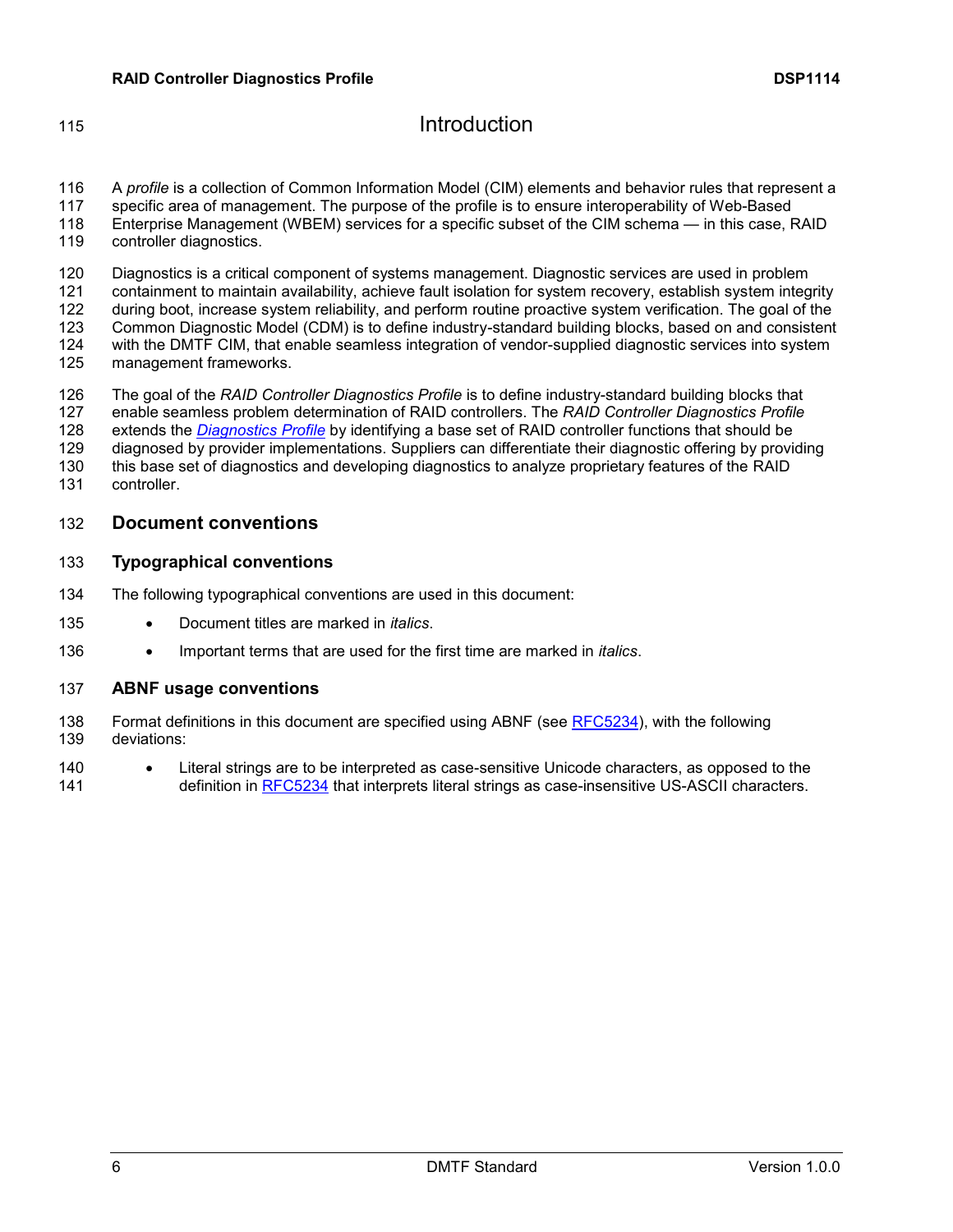**RAID Controller Diagnostics Profile**

## <span id="page-6-0"></span>**1 Scope**

 The *RAID Controller Diagnostics Profile* specializes the *[Diagnostics Profile](#page-6-3)* by defining the diagnostic tests needed to determine the health of an RAID controller. The diagnostic tests are defined as 146 subclasses of CIM\_DiagnosticTest.

147 The target audience for this specification is implementers who are writing CIM-based providers or<br>148 Consumers of management interfaces that represent the component described in this document. consumers of management interfaces that represent the component described in this document.

## <span id="page-6-1"></span>**2 Normative references**

- The following referenced documents are indispensable for the application of this document. For dated or
- versioned references, only the edition cited (including any corrigenda or DMTF update versions) applies.
- For references without a date or version, the latest published edition of the referenced document
- (including any corrigenda or DMTF update versions) applies.
- <span id="page-6-6"></span>DMTF DSP0004, *CIM Infrastructure Specification 2.6*,
- [http://dmtf.org/sites/default/files/standards/documents/DSP0004\\_2.6.pdf](http://dmtf.org/sites/default/files/standards/documents/DSP0004_2.6.pdf)
- <span id="page-6-7"></span> DMTF DSP0200, *CIM Operations over HTTP 1.3*, [http://dmtf.org/sites/default/files/standards/documents/DSP0200\\_1.3.pdf](http://dmtf.org/sites/default/files/standards/documents/DSP0200_1.3.pdf)
- <span id="page-6-8"></span> DMTF DSP1001, *Management Profile Specification Usage Guide 1.0*, [http://dmtf.org/sites/default/files/standards/documents/DSP1001\\_1.0.pdf](http://dmtf.org/sites/default/files/standards/documents/DSP1001_1.0.pdf)
- <span id="page-6-3"></span>DMTF DSP1002, *Diagnostics Profile 2.0*,
- [http://dmtf.org/sites/default/files/standards/documents/DSP1002\\_2.0.pdf](http://dmtf.org/sites/default/files/standards/documents/DSP1002_2.0.pdf)
- <span id="page-6-10"></span>DMTF DSP1033, *Profile Registration Profile 1.0*,
- [http://dmtf.org/sites/default/files/standards/documents/DSP1033\\_1.0.pdf](http://dmtf.org/sites/default/files/standards/documents/DSP1033_1.0.pdf)
- <span id="page-6-9"></span>DMTF DSP1113, *Disk Drive Diagnostics Profile 1.0*,
- [http://dmtf.org/sites/default/files/standards/documents/DSP1113\\_1.0.pdf](http://dmtf.org/sites/default/files/standards/documents/DSP1113_1.0.pdf)
- <span id="page-6-4"></span> IETF RFC5234, *ABNF: Augmented BNF for Syntax Specifications, January 2008*, <http://tools.ietf.org/html/rfc5234>
- <span id="page-6-5"></span> ISO/IEC Directives, Part 2, *Rules for the structure and drafting of International Standards*, <http://isotc.iso.org/livelink/livelink.exe?func=ll&objId=4230456&objAction=browse&sort=subtype>

## <span id="page-6-2"></span>**3 Terms and definitions**

- In this document, some terms have a specific meaning beyond the normal English meaning. Those terms are defined in this clause.
- The terms "shall" ("required"), "shall not," "should" ("recommended"), "should not" ("not recommended"),
- "may," "need not" ("not required"), "can" and "cannot" in this document are to be interpreted as described
- in [ISO/IEC Directives, Part 2,](#page-6-5) Annex H. The terms in parenthesis are alternatives for the preceding term,
- for use in exceptional cases when the preceding term cannot be used for linguistic reasons. Note that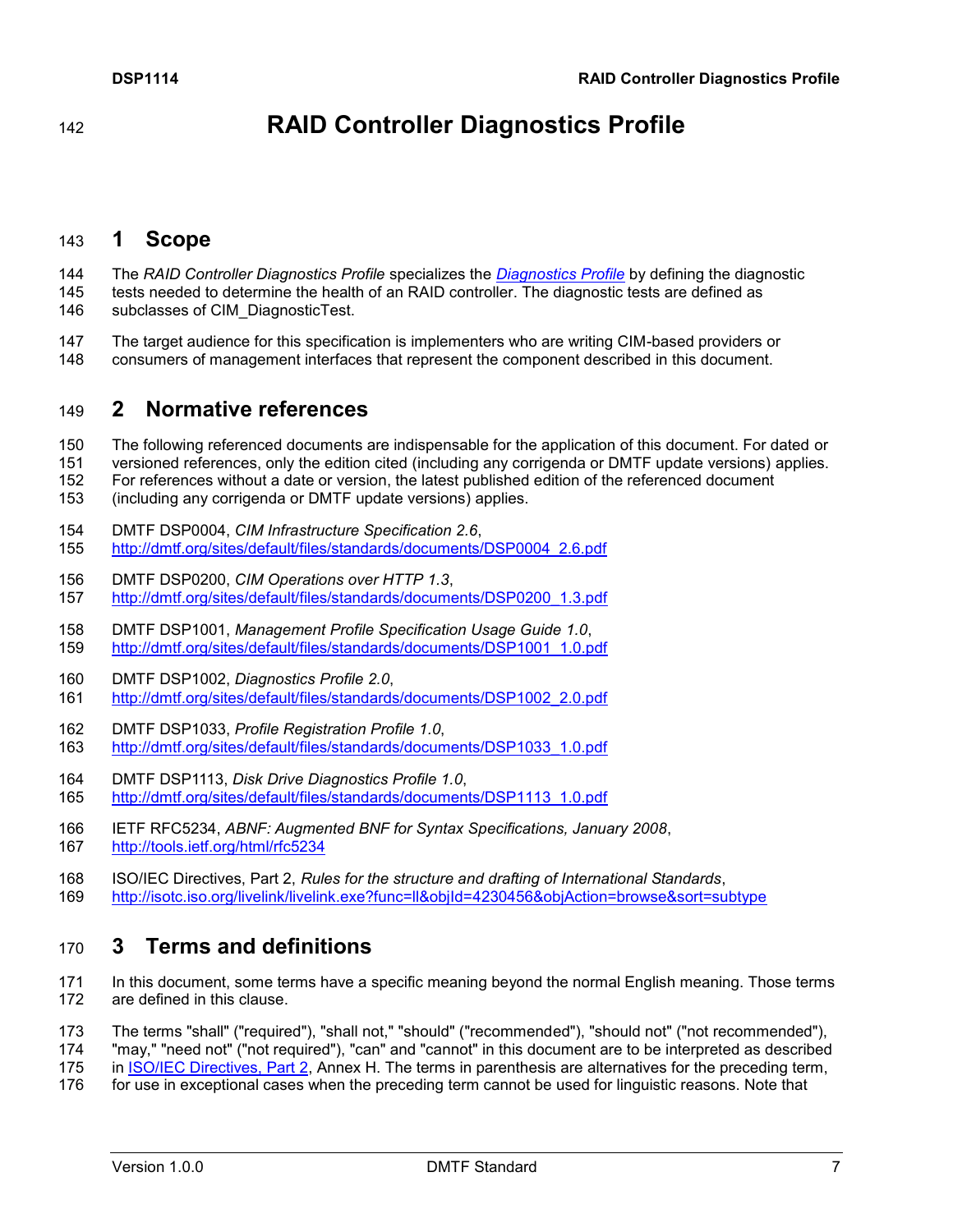#### **RAID Controller Diagnostics Profile DSP1114**

- [ISO/IEC Directives, Part 2,](#page-6-5) Annex H specifies additional alternatives. Occurrences of such additional alternatives shall be interpreted in their normal English meaning.
- The terms "clause," "subclause," "paragraph," and "annex" in this document are to be interpreted as 180 described in **ISO/IEC Directives, Part 2**, Clause 5.
- The terms "normative" and "informative" in this document are to be interpreted as described in [ISO/IEC](#page-6-5)
- [Directives, Part 2,](#page-6-5) Clause 3. In this document, clauses, subclauses, or annexes labeled "(informative)" do<br>183 not contain normative content. Notes and examples are always informative elements. not contain normative content. Notes and examples are always informative elements.
- <span id="page-7-0"></span>184 The terms defined in [DSP0004,](#page-6-6) [DSP0200,](#page-6-7) and [DSP1001](#page-6-8) apply to this document.

## **4 Symbols and abbreviated terms**

The following symbols and abbreviations are used in this document.

| 187 | 4.1                              |
|-----|----------------------------------|
| 188 | <b>CDM</b>                       |
| 189 | Common Diagnostic Model          |
| 190 | 4.2                              |
| 191 | <b>CIM</b>                       |
| 192 | <b>Common Information Model</b>  |
| 193 | 4.3                              |
| 194 | <b>CIMOM</b>                     |
| 195 | <b>CIM Object Manager</b>        |
| 196 | 4.4                              |
| 197 | <b>CRU</b>                       |
| 198 | <b>Customer Replaceable Unit</b> |
| 199 | 4.5                              |
| 200 | <b>FRU</b>                       |
| 201 | Field Replaceable Unit           |
| 202 | 4.6                              |
| 203 | <b>HDD</b>                       |
| 204 | <b>Hard Disk Drive</b>           |
| 205 | 4.7                              |
| 206 | <b>LBA</b>                       |
| 207 | <b>Logical Block Addressing</b>  |
| 208 | 4.8                              |
| 209 | <b>LED</b>                       |
| 210 | <b>Light Emitting Diode</b>      |
| 211 | 4.9                              |
| 212 | <b>ME</b>                        |
| 213 | <b>Managed Element</b>           |
| 214 | 4.10                             |
|     |                                  |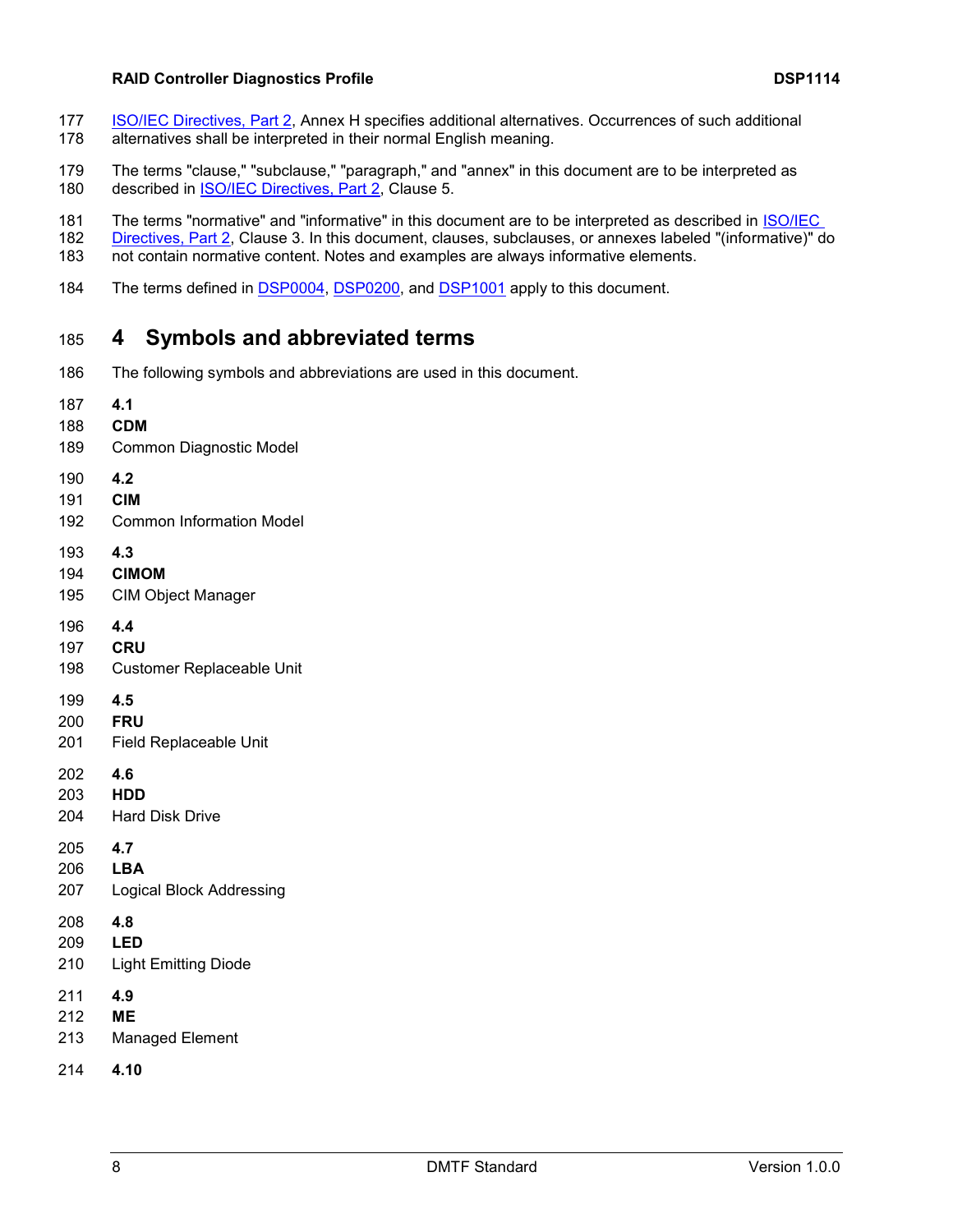| 215                           | <b>MOF</b>                                 |
|-------------------------------|--------------------------------------------|
| 216                           | Managed Object Format                      |
| 217                           | 4.11                                       |
| 218                           | <b>OS</b>                                  |
| 219                           | <b>Operating System</b>                    |
| 220                           | 4.12                                       |
| 221                           | <b>PD</b>                                  |
| 222                           | <b>Problem Determination</b>               |
| 223<br>224 PFA<br>225         | 4.13<br><b>Predictive Failure Analysis</b> |
| 226<br>227 <b>POST</b><br>228 | 4.14<br>Power-On Self-Test                 |
| 229                           | 4.15                                       |
| 230                           | <b>RAID</b>                                |
| 231                           | Redundant Array of Independent Disks       |
| 232                           | 4.16                                       |
| 233                           | <b>SLP</b>                                 |
| 234                           | <b>Service Location Protocol</b>           |
| 235                           | 4.17                                       |
| 236                           | <b>WBEM</b>                                |
| 237                           | Web-Based Enterprise Management            |

## <span id="page-8-0"></span>**5 Synopsis**

- **Profile Name:** RAID Controller Diagnostics
- **Version:** 1.0.0
- **Organization:** DMTF
- **CIM schema version:** 2.30
- **Central Class:** CIM\_RAIDDiagnosticTest
- **Scoping Class:** CIM\_ComputerSystem
- **Specializes:** Diagnostics Profile 2.0.0

 The *RAID Controller Diagnostics Profile* extends the management capability of referencing profiles by adding common methods for determining that the RAID controller is operating in a managed system.

CIM\_RAIDDiagnosticTest shall be the Central Class of this profile. The instance of

249 CIM\_RAIDDiagnosticTest shall be the Central Instance of this profile. CIM\_ComputerSystem shall be the

Scoping Class of this profile. The instance of CIM\_ComputerSystem with which the Central Instance is

associated through an instance of CIM\_HostedService shall be the Scoping Instance of this profile.

The CIM\_ManagedElement is CIM\_PortController or a subclass of it.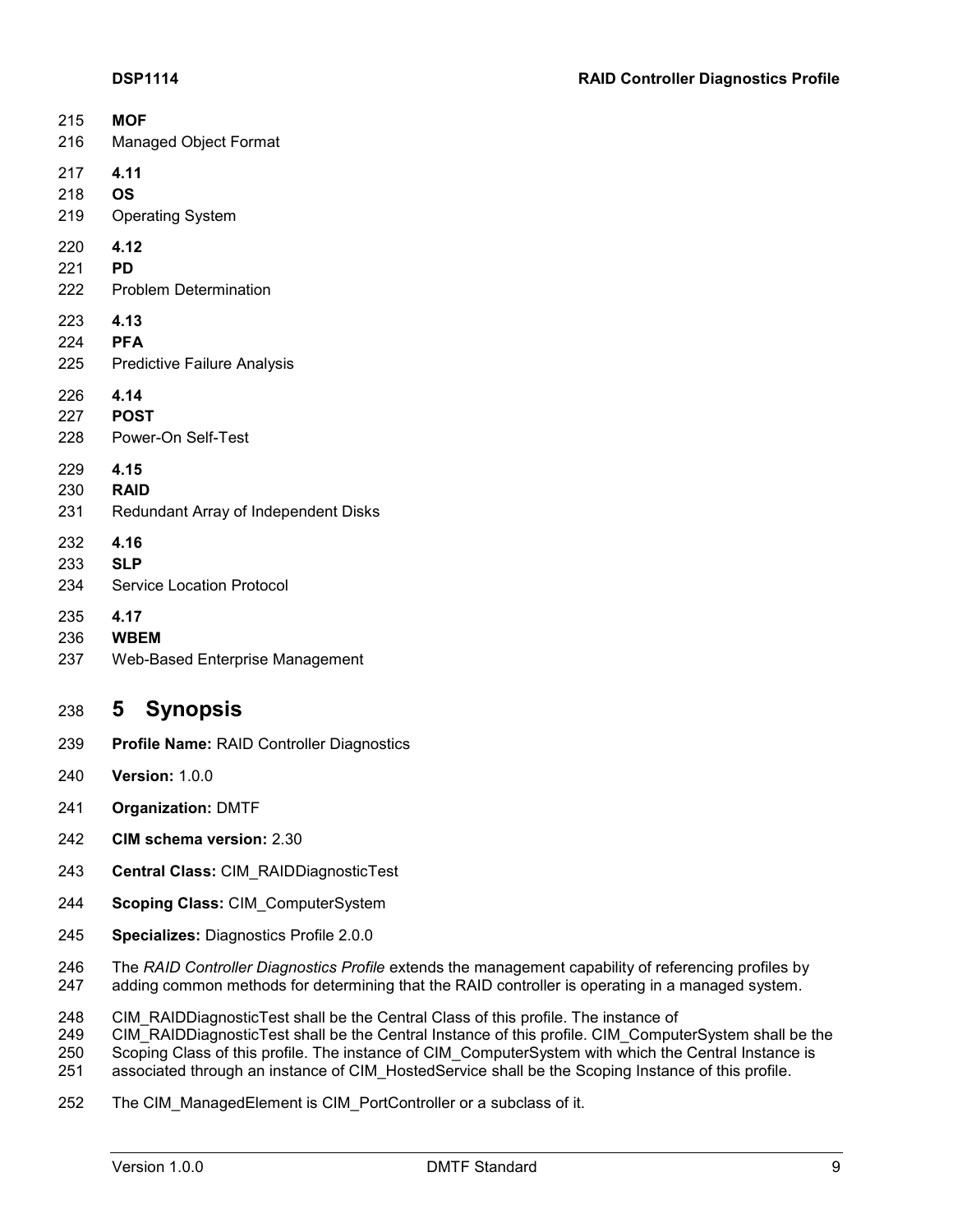#### **RAID Controller Diagnostics Profile DSP1114**

[Table 1](#page-9-1) identifies profiles on which this profile has a dependency.

<span id="page-9-1"></span>

| <b>Profile name</b>           | Organization | <b>Version</b> | <b>Description</b> |
|-------------------------------|--------------|----------------|--------------------|
| Diagnostics                   | <b>DMTF</b>  | 2.0            | Specializes        |
| Disk Drive Diagnostics        | <b>DMTF</b>  | 1.0.0          | Optional           |
| <b>Profile Registration</b>   | <b>DMTF</b>  | 1.0            | Mandatory          |
| Host Hardware RAID Controller | <b>SNIA</b>  | 1.5            | Optional           |

#### **Table 1 – Referenced profiles**

## <span id="page-9-0"></span>**6 Description**

Diagnostic programs can be developed to support two primary diagnostic modes.

 One mode tests the RAID controller in an operational state after its operating system has started. In this mode, diagnostic tests exercise various functional components or collect metrics within the context of a running system. Typically, most diagnostics in this mode are launched concurrently with other user programs atop a fully functioning general purpose operating system.

The other mode tests the RAID controller in a pre-boot state before a general purpose operating system

 has been started. In this mode, it is understood that the system is not under normal usage. Thus, invasive and destructive tests can be executed. Typically, diagnostics are launched in this environment for manufacturing quality assurance to test operating system functions and other low-level components.

 Diagnostics are also run in this mode when serious component errors are suspected in a commercial environment.

 There may also be a third type of hybrid diagnostic test that is able to provide reduced levels of coverage in a normal running environment and enhanced coverage in a preboot environment.

 [Figure 1](#page-10-1) represents the class schema for the *RAID Controller Diagnostics Profile*. For simplicity, the prefix CIM\_ has been removed from the names of the classes.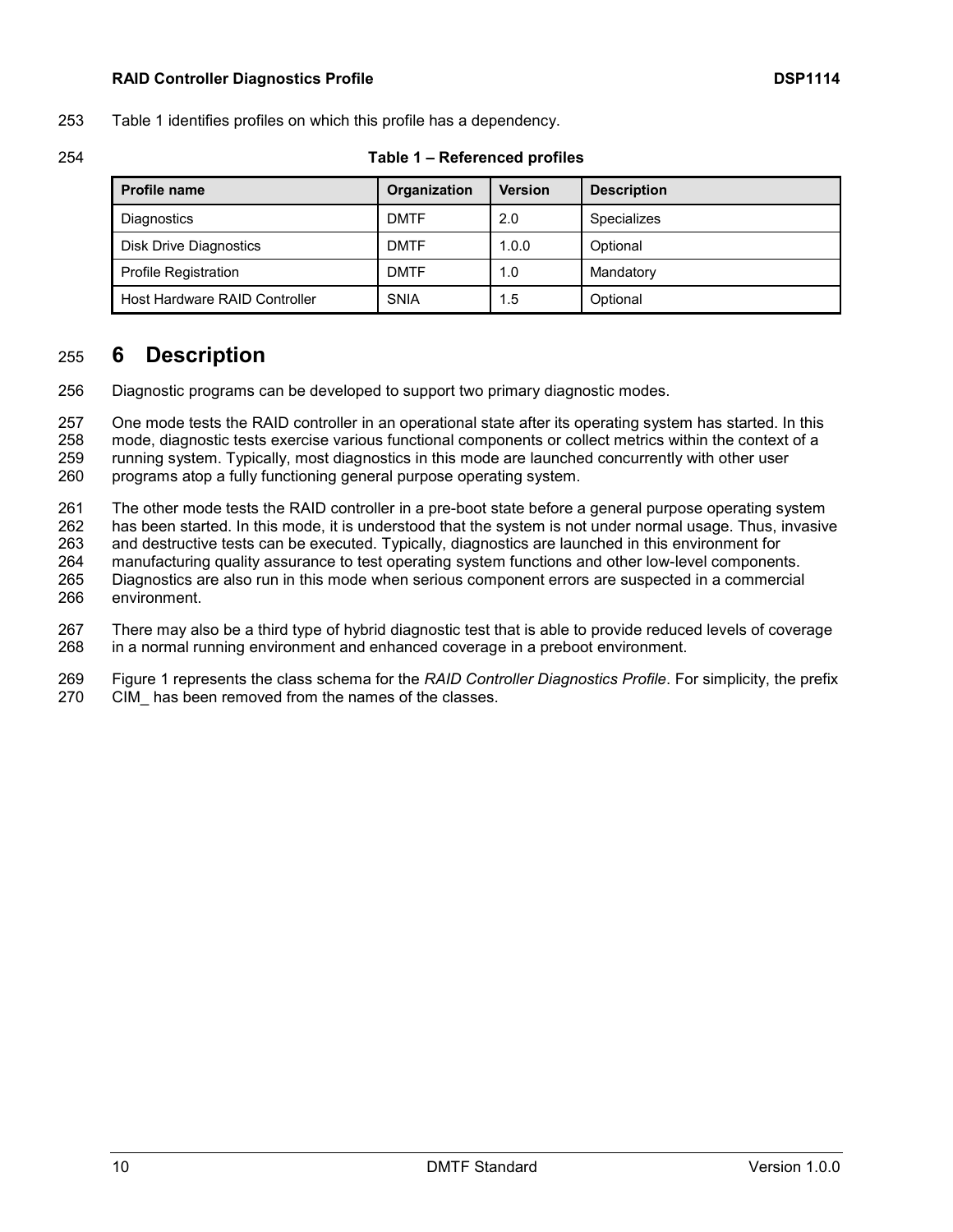

<span id="page-10-1"></span>

**Figure 1 – RAID Controller Diagnostics Profile: Profile class diagram**

## <span id="page-10-0"></span>**7 Implementation**

 This clause details the requirements related to the arrangement of instances and their properties for implementations of this profile.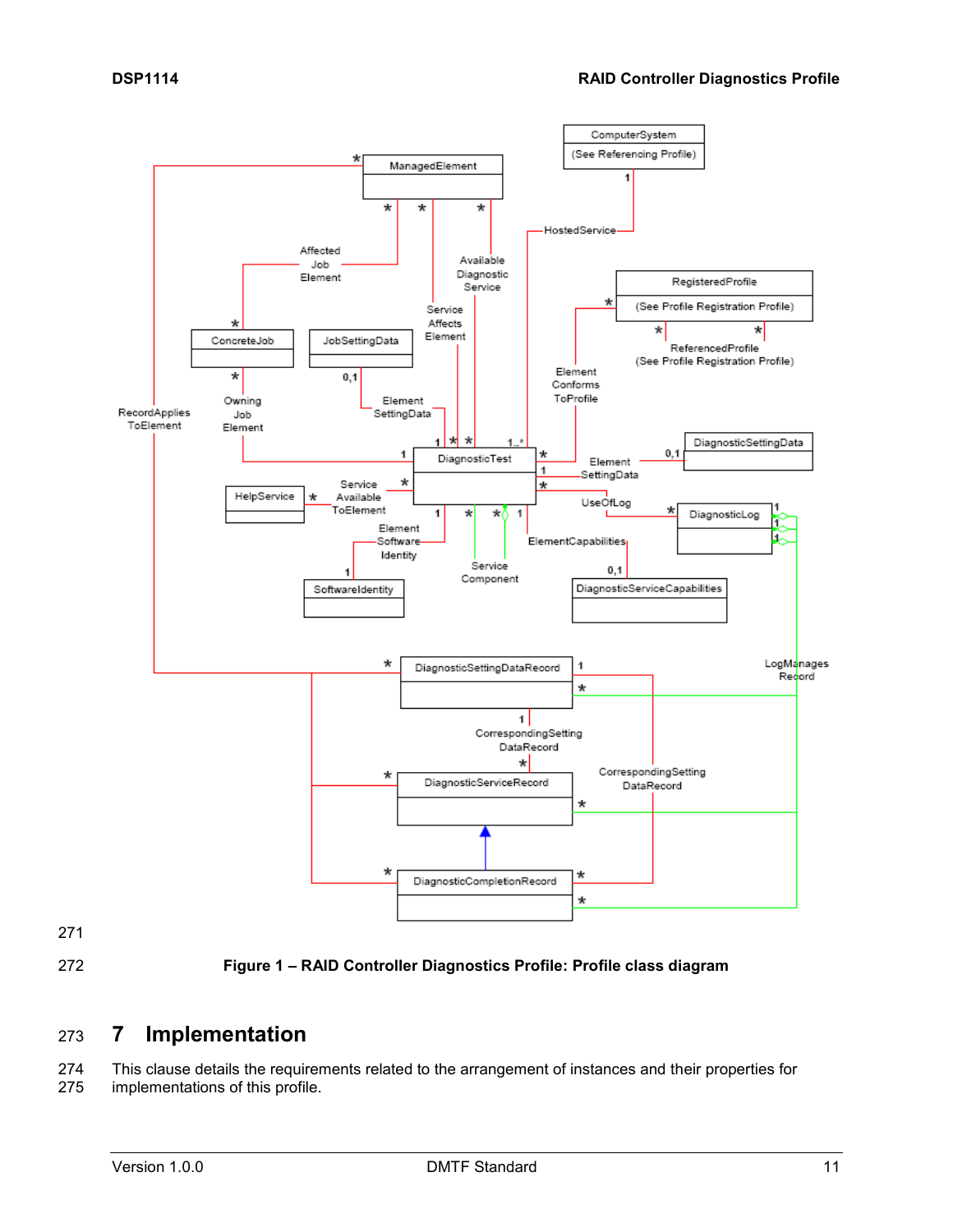## 276 **7.1 RAID controller test information**

- <span id="page-11-0"></span>277 [Table 2](#page-11-1) provides general information for each test type.
- 

## 278 **Table 2** – **RAID controller test type information**

<span id="page-11-1"></span>

| <b>Test name</b>         | <b>Test information</b>  |                                                                                                                                |  |  |
|--------------------------|--------------------------|--------------------------------------------------------------------------------------------------------------------------------|--|--|
| <b>Battery</b>           | <b>Description</b>       | This diagnostic verifies the presence and charge of the battery.                                                               |  |  |
|                          | <b>Coverage Range</b>    | Only the battery component of the RAID controller is covered.                                                                  |  |  |
|                          | <b>User Control</b>      | None                                                                                                                           |  |  |
|                          | <b>Execution Time</b>    | The diagnostic runs on the order of seconds.                                                                                   |  |  |
|                          | <b>Built into Device</b> | Yes                                                                                                                            |  |  |
|                          | <b>Details</b>           |                                                                                                                                |  |  |
| Internal<br>Registers    | <b>Coverage Area</b>     | This diagnostic verifies that read and write operations can be performed<br>on the internal registers.                         |  |  |
|                          | <b>Coverage Range</b>    | The entire RAID controller is covered.                                                                                         |  |  |
|                          | <b>User Control</b>      | None                                                                                                                           |  |  |
|                          | <b>Execution Time</b>    | The diagnostic runs on the order of seconds.                                                                                   |  |  |
|                          | <b>Built into Device</b> | Yes                                                                                                                            |  |  |
|                          | <b>Details</b>           |                                                                                                                                |  |  |
| Controller               | <b>Coverage Area</b>     | This diagnostic verifies the overall status of the RAID controller.                                                            |  |  |
| <b>Status</b>            | <b>Coverage Range</b>    | The entire RAID controller is covered.                                                                                         |  |  |
|                          | <b>User Control</b>      | None                                                                                                                           |  |  |
|                          | <b>Execution Time</b>    | The diagnostic runs on the order of seconds.                                                                                   |  |  |
|                          | <b>Built into Device</b> | Yes                                                                                                                            |  |  |
|                          | <b>Details</b>           |                                                                                                                                |  |  |
| Controller Self-<br>Test | <b>Coverage Area</b>     | This diagnostic performs an extended set of vendor-specific tests to<br>verify that the RAID controller is operating properly. |  |  |
|                          | <b>Coverage Range</b>    | The entire RAID controller is covered.                                                                                         |  |  |
|                          | <b>User Control</b>      | None                                                                                                                           |  |  |
|                          | <b>Execution Time</b>    | The diagnostic runs on the order of seconds.                                                                                   |  |  |
|                          | <b>Built into Device</b> | Yes                                                                                                                            |  |  |
|                          | <b>Details</b>           |                                                                                                                                |  |  |
| Cache Memory             | <b>Coverage Area</b>     | This diagnostic verifies that the cache memory is operating properly.                                                          |  |  |
|                          | <b>Coverage Range</b>    | Only the cache memory subsystem of the RAID controller is covered.                                                             |  |  |
|                          | <b>User Control</b>      |                                                                                                                                |  |  |
|                          | <b>Execution Time</b>    | The diagnostic runs on the order of seconds.                                                                                   |  |  |
|                          | <b>Built into Device</b> |                                                                                                                                |  |  |
|                          | <b>Details</b>           |                                                                                                                                |  |  |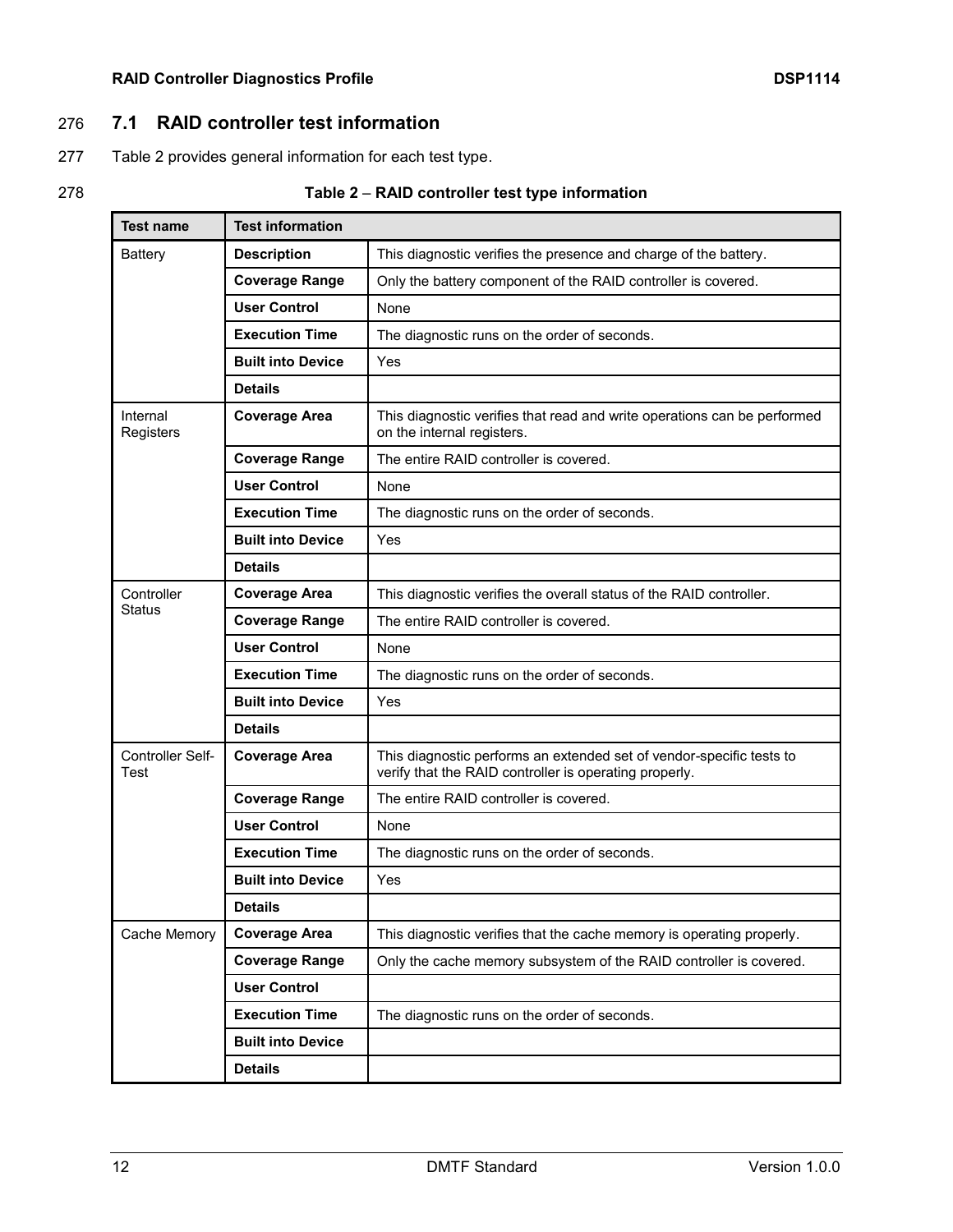| <b>Test name</b>                                         | <b>Test information</b>  |                                                                                                                                                   |  |  |
|----------------------------------------------------------|--------------------------|---------------------------------------------------------------------------------------------------------------------------------------------------|--|--|
| <b>Hard Drive</b><br>Status                              | <b>Coverage Area</b>     | This diagnostic returns information about the relative health of the disk<br>drive based on internal analysis of failure statistics.              |  |  |
|                                                          | <b>Coverage Range</b>    | The entire disk drive is covered.                                                                                                                 |  |  |
|                                                          | <b>User Control</b>      | The user can specify the target HDD.                                                                                                              |  |  |
|                                                          | <b>Execution Time</b>    | The diagnostic runs on the order of seconds.                                                                                                      |  |  |
|                                                          | <b>Built into Device</b> | Yes                                                                                                                                               |  |  |
|                                                          | <b>Details</b>           | Analysis of failure statistics is performed by the disk drive, not by the<br>diagnostic test, which simply returns an overall status value.       |  |  |
| <b>Hard Drive</b><br>Self-Test                           | Coverage Area            | This diagnostic performs a set of vendor-specific tests to verify that the<br>disk is operating properly.                                         |  |  |
|                                                          | Coverage Range           | The entire disk is covered.                                                                                                                       |  |  |
|                                                          | <b>User Control</b>      | The user can specify the target HDD and duration (short, extended, or<br>SMART).                                                                  |  |  |
|                                                          | <b>Execution Time</b>    | Execution time depends on the disk size and speed.                                                                                                |  |  |
|                                                          | <b>Built into Device</b> | Yes                                                                                                                                               |  |  |
|                                                          | <b>Details</b>           |                                                                                                                                                   |  |  |
| <b>Hard Drive</b><br><b>Coverage Area</b><br>Random Read |                          | This diagnostic performs a read operation from disk sectors in random<br>order for a specific region of the disk.                                 |  |  |
|                                                          | <b>Coverage Range</b>    | The entire disk is covered.                                                                                                                       |  |  |
|                                                          | <b>User Control</b>      | The user can specify the target HDD, the region, and the seed to use to<br>generate the random sequence of LBAs.                                  |  |  |
|                                                          | <b>Execution Time</b>    | Execution time depends on the disk size, speed, and the region selected.                                                                          |  |  |
|                                                          | <b>Built into Device</b> | Yes                                                                                                                                               |  |  |
|                                                          | <b>Details</b>           | Transfer rates are measured in Kbytes/sec.                                                                                                        |  |  |
| <b>Hard Drive</b><br>Grown Defect                        | <b>Coverage Area</b>     | This diagnostic retrieves statistics collected by the disk drive regarding its<br>sector remap mechanism, such as the number of remapped sectors. |  |  |
|                                                          | <b>Coverage Range</b>    | The entire disk is covered.                                                                                                                       |  |  |
|                                                          | <b>User Control</b>      | The user can specify the target HDD.                                                                                                              |  |  |
|                                                          | <b>Execution Time</b>    | The diagnostic returns results immediately.                                                                                                       |  |  |
|                                                          | <b>Built into Device</b> | Yes                                                                                                                                               |  |  |
|                                                          | <b>Details</b>           |                                                                                                                                                   |  |  |

## <span id="page-12-0"></span>279 **7.2 CIM\_RAIDDiagnosticTest**

280 The CIM\_RAIDDiagnosticTest class can be used for a variety of tests necessary for diagnosing RAID<br>281 controller issues. Table 3 defines the valid property values and whether the test is mandatory or option

controller issues. [Table 3](#page-13-1) defines the valid property values and whether the test is mandatory or optional.

282 An implementation may extend this class and add vendor-defined tests using the Vendor Defined range<br>283 of the RAIDDriveTestType value map. of the RAIDDriveTestType value map.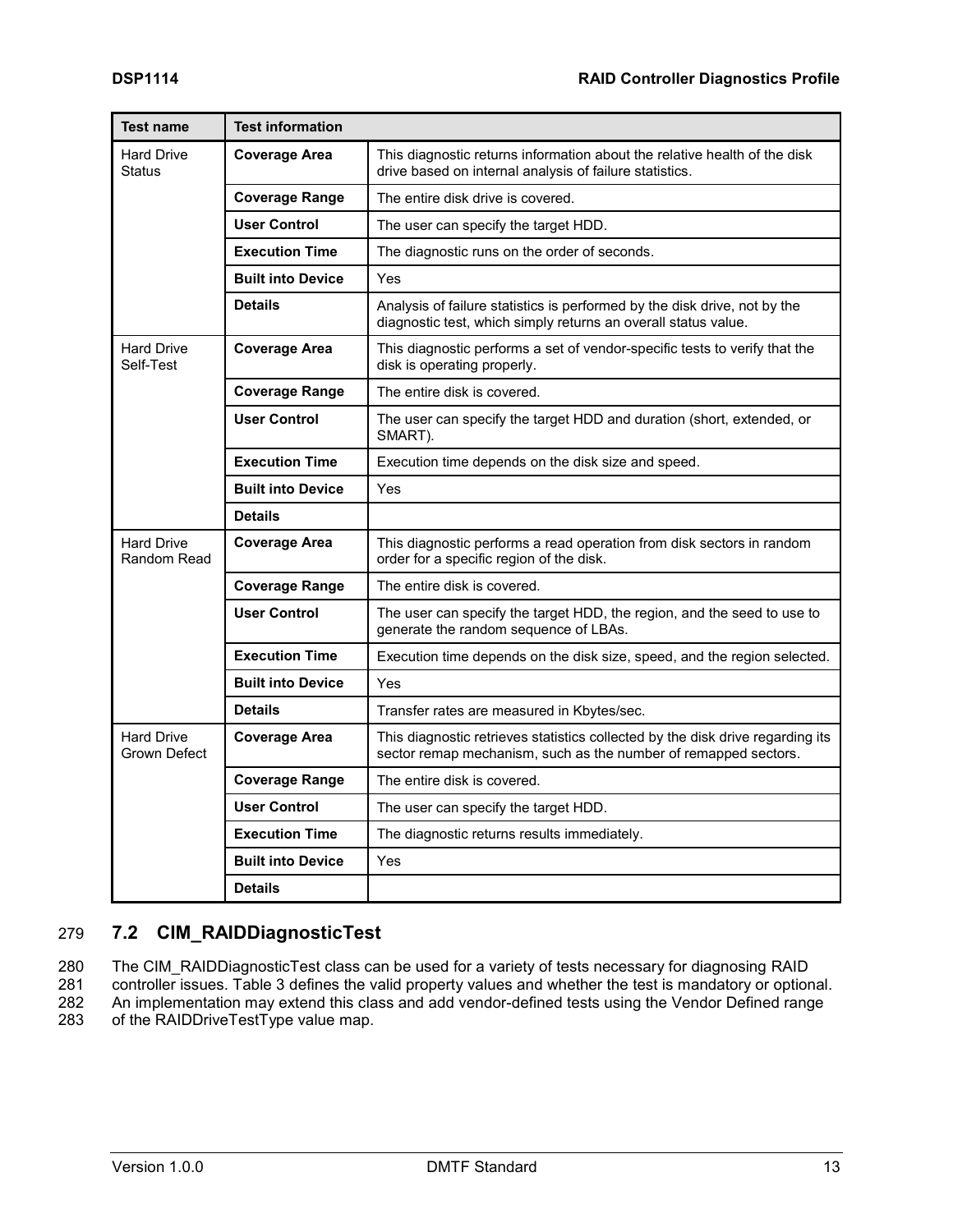<span id="page-13-1"></span>

| <b>Test name</b>           | <b>Criteria</b> | ElementName*                     | <b>RAIDTestType</b> | TestType*        |
|----------------------------|-----------------|----------------------------------|---------------------|------------------|
| Battery                    | Optional        | <b>RAID Battery</b>              | 2                   | 2 (Functional)   |
| Internal Registers         | Mandatory       | <b>RAID Internal Registers</b>   | 3                   | 2 (Functional)   |
| <b>Controller Status</b>   | Mandatory       | <b>RAID Controller Status</b>    | 4                   | 4 (Health Check) |
| Controller Self-Test       | Mandatory       | RAID Controller Self-Test        | 5                   | 2 (Functional)   |
| Cache Memory               | Optional        | <b>RAID Cache Memory</b>         | 6                   | 2 (Functional)   |
| <b>Hard Drive Status</b>   | Mandatory       | <b>RAID Hard Drive Status</b>    | 7                   | 4 (Health Check) |
| Hard Drive Self-Test       | Mandatory       | <b>RAID Hard Drive Self-Test</b> | 8                   | 2 (Functional)   |
| Hard Drive Random<br>Read  | Optional        | RAID Hard Drive Random<br>Read   | 9                   | 2 (Functional)   |
| Hard Drive Grown<br>Defect | Optional        | RAID Hard Drive Grown<br>Defect  | 10                  | 2 (Functional)   |

#### 284 **Table 3 – CIM\_RAIDDiagnosticTest property requirements**

285 \* An asterisk indicates that the property is inherited from CIM\_DiagnosticTest.

## <span id="page-13-0"></span>286 **7.3 CIM\_RAIDDiagnosticSettingData**

287 One or more instances of CIM\_RAIDDiagnosticSettingData may be implemented. They are associated to

288 CIM\_RAIDDiagnosticTest using CIM\_ElementSettingData. The vendor-defined default values may be 289 specified and advertised using an instance of CIM\_RAIDDiagnosticSettingData that is referenced by the

290 instance of CIM ElementSettingData whose value for the IsDefault property is 1 (Is Default).

291 A diagnostic test may require parameters to run. Some parameters may affect how the test is run, while 292 other parameters provide the values to be used by the test.

293 The CIM DiagnosticSettingData class contains properties that affect how a diagnostic test is run (for

294 example, LoopControl, QuickMode), how errors are handled (for example, HaltOnError), or how results

295 are logged (for example, LogOptions). CIM\_DiagnosticSettingData is an argument to the

296 CIM DiagnosticTest.RunDiagnosticService() extrinsic method. If additional properties are needed that

297 control the behavior of the diagnostic test, they should be defined in a subclass of

298 CIM\_DiagnosticSettingData.

299 The client may use the vendor-defined default CIM\_RAIDDiagnosticSettingData instance as an argument

- 300 to the CIM\_RAIDDiagnosticTest.RunDiagnosticService() extrinsic method. Alternatively, the client may
- 301 create its own instance of CIM\_RAIDDiagnosticSettingData and use it instead.

302 The CIM\_RAIDDiagnosticSettingData class defines the parameters that may be used by some of the

303 RAID controller tests. [Table 4](#page-14-0) lists these test parameters and shows which tests might use them. An

304 implementation may extend this class and define additional parameters for any other vendor-defined 305 tests.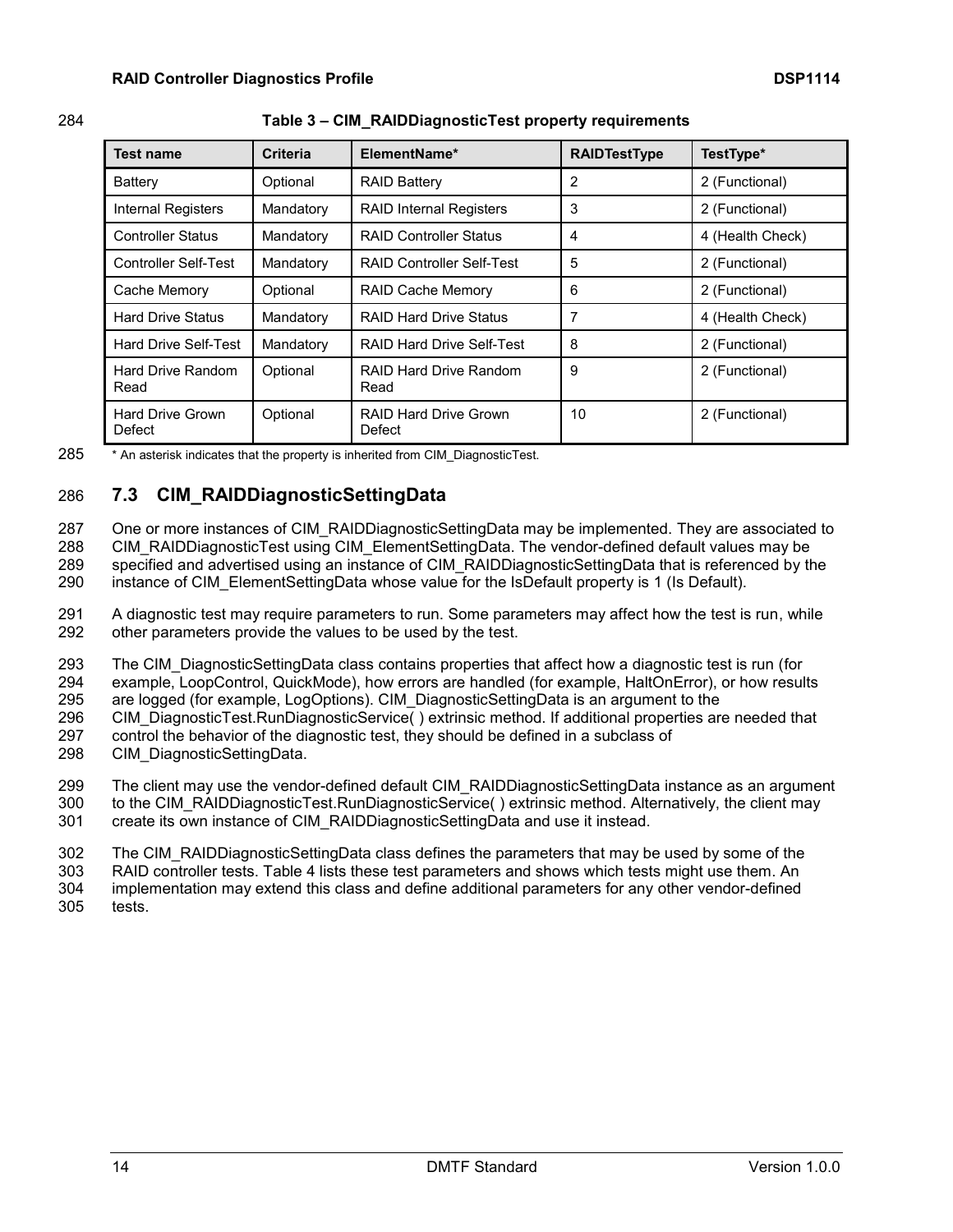306 **Table 4 – CIM\_RAIDDiagnosticSettingData property requirements**

<span id="page-14-0"></span>

| <b>Test name</b>                     | ElementName*                  | <b>LBAStart</b> | <b>LBAEnd</b> | <b>Seed</b> | <b>TargetHDDs</b> |
|--------------------------------------|-------------------------------|-----------------|---------------|-------------|-------------------|
| <b>Battery</b>                       | <b>RAID Battery</b>           |                 |               |             |                   |
| Internal<br>Registers                | RAID Internal Registers       |                 |               |             |                   |
| Controller<br><b>Status</b>          | <b>RAID Controller Status</b> |                 |               |             |                   |
| Controller<br>Self-Test              | RAID Controller Self-Test     |                 |               |             |                   |
| Cache<br>Memory                      | RAID Cache Memory             |                 |               |             |                   |
| <b>Hard Drive</b><br><b>Status</b>   | <b>RAID Hard Drive Status</b> |                 |               |             | Used              |
| <b>Hard Drive</b><br>Self-Test       | RAID Hard Drive Self-Test     |                 |               |             | Used              |
| <b>Hard Drive</b><br>Random<br>Read  | RAID Hard Drive Random Read   | Used            | Used          | Used        | Used              |
| <b>Hard Drive</b><br>Grown<br>Defect | RAID Hard Drive Grown Defect  |                 |               |             | Used              |

307 \* An asterisk indicates that the property is inherited from CIM DiagnosticSettingData.

### <span id="page-14-1"></span>308 **7.3.1 CIM\_RAIDDiagnosticSettingData.LBAStart**

309 This property is used by a client to specify the start of a region to be tested. If LBAStart is NULL, then the 310 default value of 0 is used. If multiple target HDDs are selected, then the same start address is used for 311 each.

### <span id="page-14-2"></span>312 **7.3.2 CIM\_RAIDDiagnosticSettingData.LBAEnd**

313 This property is used by a client to specify the end of a region to be tested. If LBAEnd is NULL, then the 314 default value is the number of the last disk sector. If multiple target HDDs are selected, then the same 315 end address is used for each.

### <span id="page-14-3"></span>316 **7.3.3 CIM\_RAIDDiagnosticSettingData.Seed**

 This property is used by a client to specify the seed that initiates the random number sequence used by the test. In order to replicate the same random number sequence for successive tests, one should use the same seed value. If this property is NULL, then the diagnostic randomly selects its own seed using a vendor-specific algorithm. If multiple target HDDs are selected, then the same seed is used for each.

## <span id="page-14-4"></span>321 **7.3.4 CIM\_RAIDDiagnosticSettingData.TargetHDDs**

322 This array property is used by a client to specify the HDDs managed by the RAID controller to be tested.<br>323 If this property is NULL, then all HDDs are tested. Otherwise, the value of each array entry shall be the

If this property is NULL, then all HDDs are tested. Otherwise, the value of each array entry shall be the

324 value of the DeviceID property for the corresponding CIM DiskDrive instance to be tested.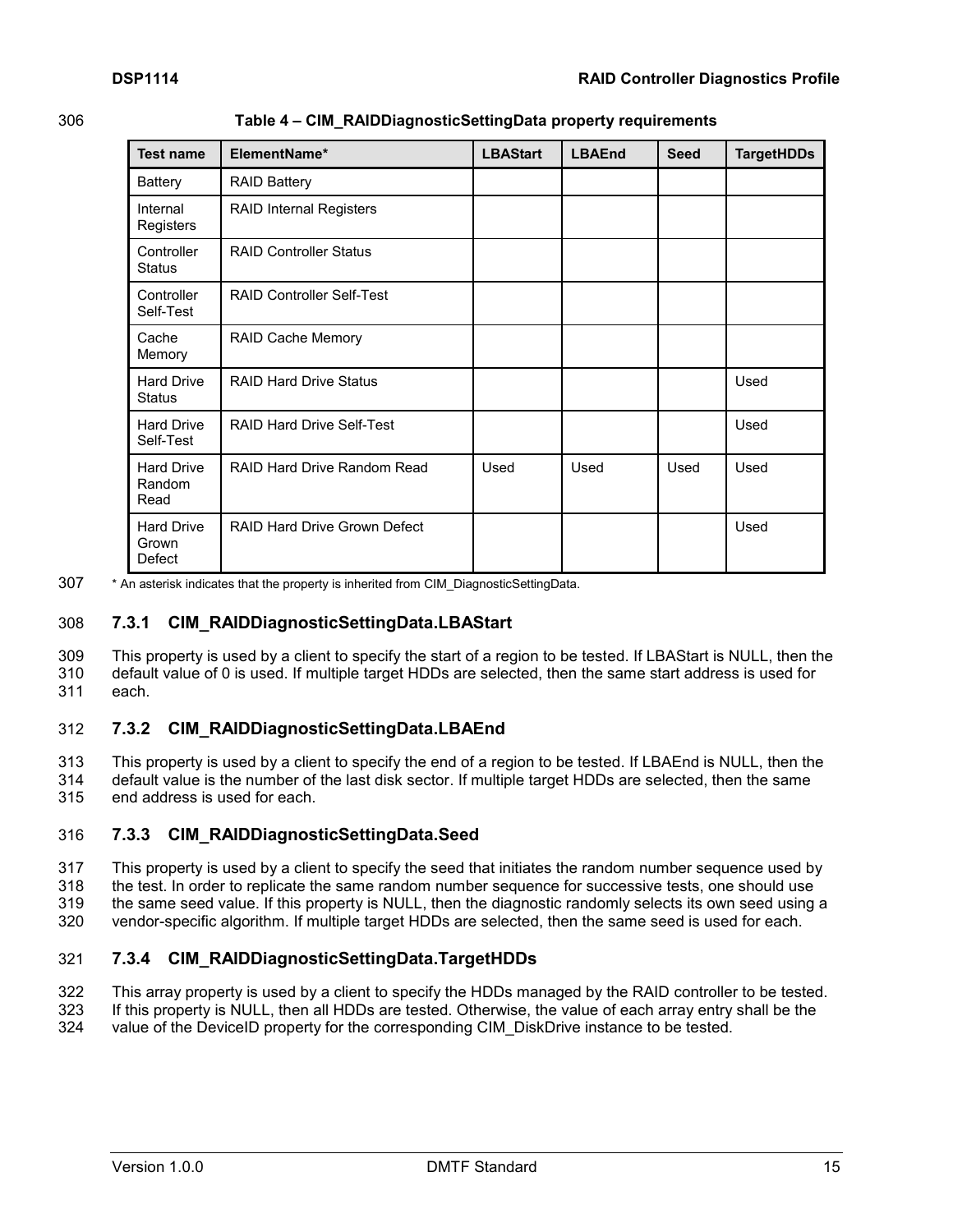#### **RAID Controller Diagnostics Profile DSP1114**

## **7.4 CIM\_RAIDDiagnosticServiceCapabilities**

<span id="page-15-0"></span>One instance of CIM\_RAIDDiagnosticServiceCapabilities may be implemented. It is associated to

327 CIM RAIDDiagnosticTest using CIM ElementCapabilities. The property values in the instance of

328 CIM RAIDDiagnosticServiceCapabilities defines the possible values that a client can use when it uses an

instance of CIM\_RAIDDiagnosticSettingData as an argument in the execution of

CIM\_RAIDDiagnosticTest.RunDiagnosticService( ).

**Table 5 – CIM\_RAIDDiagnosticServiceCapabilities property requirements**

<span id="page-15-2"></span>

| <b>Test name</b>            | ElementName*                     | <b>Region</b> | <b>Seed</b> | <b>TargetHDDs</b> |
|-----------------------------|----------------------------------|---------------|-------------|-------------------|
| Battery                     | <b>RAID Battery</b>              |               |             |                   |
| Internal Registers          | <b>RAID Internal Registers</b>   |               |             |                   |
| <b>Controller Status</b>    | <b>RAID Controller Status</b>    |               |             |                   |
| <b>Controller Self-Test</b> | <b>RAID Controller Self-Test</b> |               |             |                   |
| Cache Memory                | RAID Cache Memory                |               |             |                   |
| <b>Hard Drive Status</b>    | <b>RAID Hard Drive Status</b>    |               |             | Used              |
| <b>Hard Drive Self-Test</b> | <b>RAID Hard Drive Self-Test</b> |               |             | Used              |
| Hard Drive Random Read      | RAID Hard Drive Random Read      | Used          | Used        | Used              |
| Hard Drive Grown Defect     | RAID Hard Drive Grown Defect     |               |             | Used              |

\* An asterisk (\*) indicates that the property is inherited from the parent class CIM\_DiagnosticServiceCapabilities.

## <span id="page-15-3"></span>**7.4.1 CIM\_RAIDDiagnosticServiceCapabilities.RegionSupported**

 This property is used by a provider to define whether the client can specify start and end disk sectors for the region tests defined in [Table 5.](#page-15-2)

- If this property is TRUE, then the provider uses the values of
- CIM\_DiskDriveDiagnosticSettingData.LBAStart and CIM\_DiskDriveDiagnosticSettingData.LBAEnd to
- <span id="page-15-4"></span>specify the disk sectors to be tested.

## **7.4.2 CIM\_RAIDDiagnosticServiceCapabilities.SeedSupported**

 This property is used by a provider to define whether the client can specify the seed for the tests defined in [Table 5](#page-15-2) that generate a random number sequence for testing.

<span id="page-15-5"></span>342 If this property is TRUE, then the provider uses the value of CIM DiskDriveDiagnosticSettingData.Seed.

## **7.4.3 CIM\_RAIDDiagnosticServiceCapabilities.TargetHDDsSupported**

- This property is used by a provider to define whether the client can specify a target HDD for the tests
- defined in [Table 5](#page-15-2) that test individual HDDs managed by the RAID controller. If this property is TRUE,
- then the provider uses the value of CIM\_DiskDriveDiagnosticSettingData.TargetHDDs to specify the
- <span id="page-15-1"></span>individual HDDs to be tested.

## **8 Methods**

 This clause details the requirements for supporting intrinsic operations and extrinsic methods for the CIM elements defined by this profile.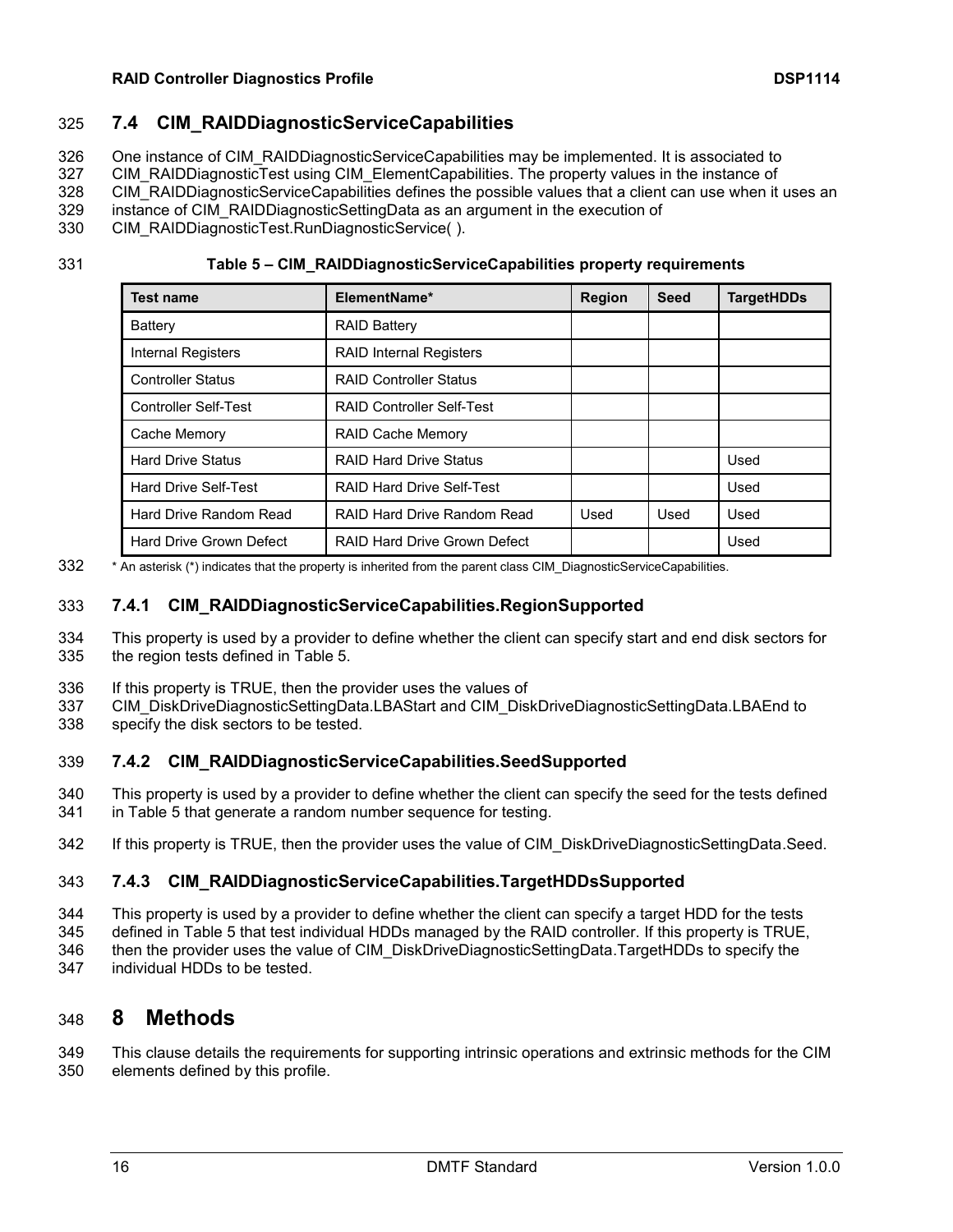## <span id="page-16-0"></span>**8.1 CIM\_RAIDDiagnosticTest.RunDiagnosticService( )**

- The RunDiagnosticService ( ) method shall return one of the return code values defined in [DSP1002,](#page-6-3)
- Table 2 RunDiagnosticService ( ) Method: Return Code Values.
- When failures occur during the execution of a diagnostic test, the failure shall be recorded in the instance
- 355 of CIM\_DiagnosticServiceRecord associated with the test. The reason for the failure shall be recorded in
- CIM\_DiagnosticServiceRecord.ErrorCode[ ] and the corresponding
- 357 CIM\_DiagnosticServiceRecord.ErrorCount[] shall be incremented. Other occurrences of the same failure
- during the same test shall not create additional entries in CIM\_DiagnosticServiceRecord.ErrorCode[ ], but
- <span id="page-16-1"></span>shall cause the corresponding CIM\_DiagnosticServiceRecord.ErrorCount[ ] to be incremented.

## **8.2 Profile conventions for operations**

 Support for operations for each profile class (including associations) shall be as mandated in the *[Diagnostics Profile](#page-6-3)*, clauses 8.5 through 8.29.

## <span id="page-16-2"></span>**9 Use cases**

- This clause contains use cases for the *RAID Controller Diagnostics Profile*.
- How to discover, configure, and run the individual diagnostic tests is detailed in the *[Diagnostics Profile](#page-6-3)*. This clause focuses on how to use the RAID controller diagnostic tests to diagnose common memory issues.

### <span id="page-16-3"></span>**9.1 Use case summary**

 [Table 6](#page-17-1) summarizes the use cases that are described in this clause. The use cases are categorized and named, and references are provided to the subclause that describes the use case.

- 371 NOTE: Although use case names follow the convention for naming classes, properties and methods in the 372 schema, this naming was done for readability only and does not imply any functionality attached to the name. schema, this naming was done for readability only and does not imply any functionality attached to the name.
- The CIM\_ prefix has been omitted from the class names in the use cases for readability.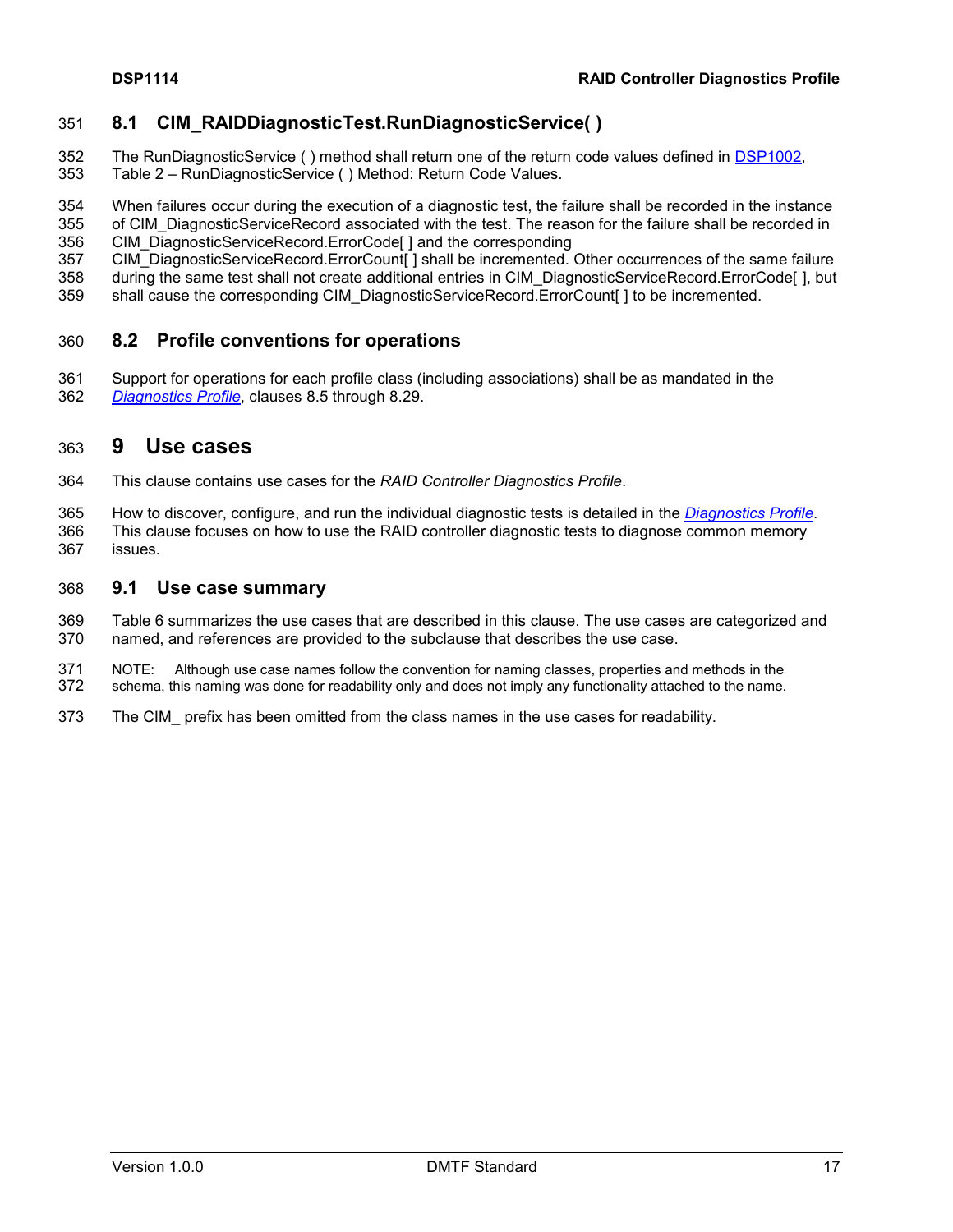#### 374 **Table 6 – RAID Controller Diagnostics Profile use cases**

<span id="page-17-1"></span>

| Category                            | <b>Test name</b>                 | <b>Description</b>                     |
|-------------------------------------|----------------------------------|----------------------------------------|
| Core Controller Verification        | <b>RAID Controller Status</b>    |                                        |
|                                     | <b>RAID Controller Self-Test</b> |                                        |
| <b>Full Functional Controller</b>   | <b>RAID Controller Status</b>    |                                        |
| Verification                        | <b>RAID Controller Self-Test</b> |                                        |
|                                     | <b>RAID Battery</b>              |                                        |
|                                     | <b>RAID Internal Registers</b>   |                                        |
|                                     | <b>RAID Cache Memory</b>         |                                        |
| <b>Core Disk Drive Verification</b> | <b>Hard Drive Status</b>         | The tests are run for each hard drive. |
|                                     | Hard Drive Self-Test             |                                        |
| <b>Full Functional Disk Drive</b>   | <b>Hard Drive Status</b>         | The tests are run for each hard drive. |
| Verification                        | Hard Drive Self-Test             |                                        |
|                                     | Hard Drive Random Read           |                                        |
|                                     | Hard Drive Grown Defect          |                                        |

375 NOTE: The configuration of the RAID controller is based upon the information described in **DSP1113**.

376 Before performing the use cases in this profile, it is assumed that a client has already utilized the use 377 case methodology defined in the *[Diagnostics Profile](#page-6-3)* to discover the following instances:

- 378 ManagedSystemElement (that is, the RAID controller instances to be tested)
- 379 RAIDDiagnosticTest instances to be used by this profile
- 380 RAIDDiagnosticSettingData instances to be used by this profile that will be passed to the 381 RAIDDiagnosticTest.RunDiagnosticService( ) extrinsic method

### <span id="page-17-0"></span>382 **9.2 Steps to perform a use case**

383 To run a category of use cases (for example, Core RAID Controller Verification), a client performs the 384 following steps:

- 385 1) Select the ManagedSystemElement instance to be tested.
- 386 2) Initialize the property values of RAIDDiagnosticSettingData as desired (for example, 387 HaltOnError, LogOptions, etc.).
- 388 3) Initialize the RAIDDiagnosticTest instance to select the test to run, for example, RAIDTestType  $389 = 1$  (RAID Battery).
- 390 4) Optionally, initialize a JobSettingData instance to specify the job settings for the test.
- 391 5) Invoke the RAIDDiagnosticTest.RunDiagnosticService( ) extrinsic method using the instances 392 from steps 1, 2, and 3 as arguments.
- 393 6) Repeat steps 2, 3, and 4 for running the other tests listed in [Table 6](#page-17-1) for the use case category.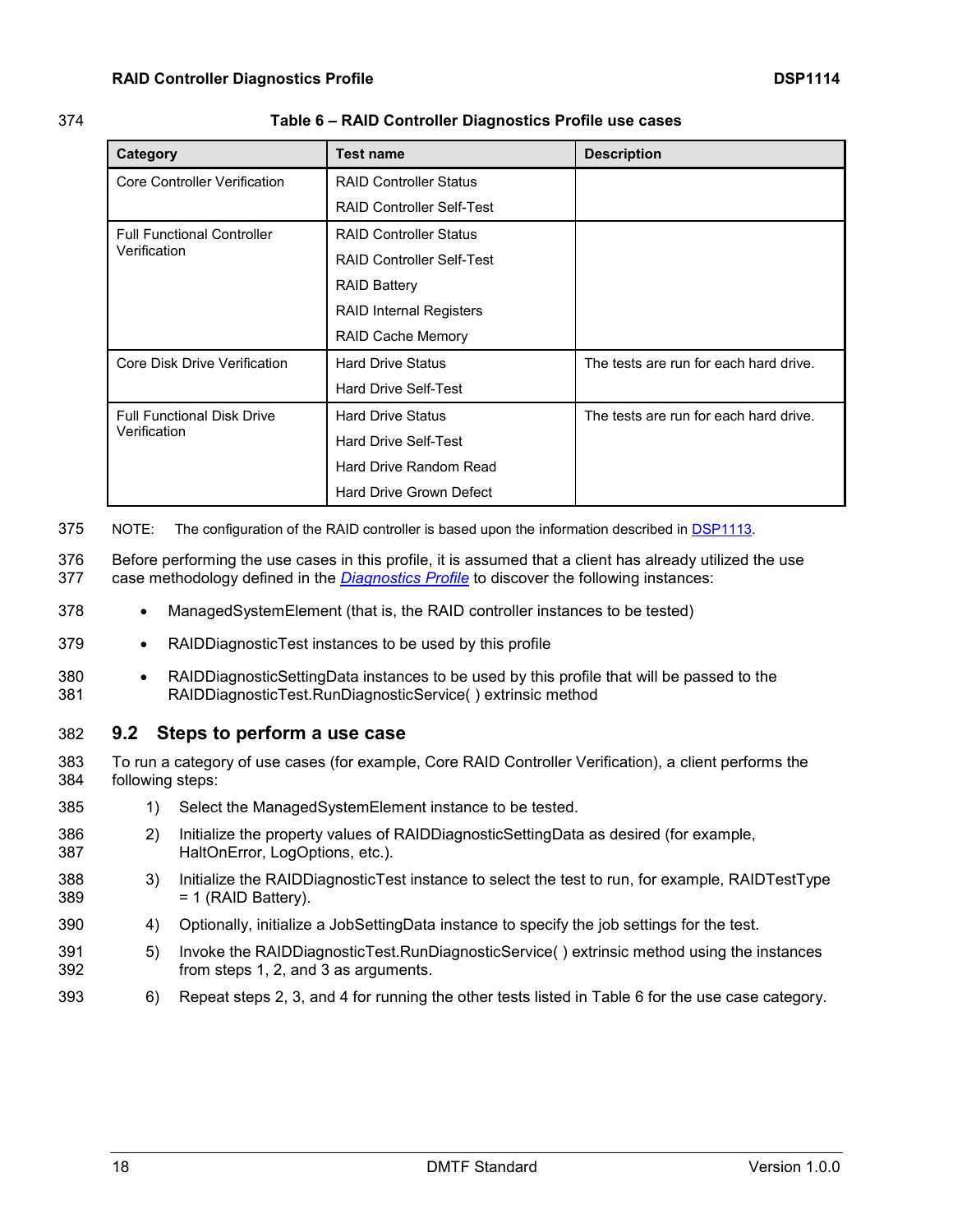## 394 **10 CIM elements**

<span id="page-18-0"></span>395 [Table 7](#page-18-2) shows the instances of CIM elements for this profile. Instances of the CIM elements shall be 396 implemented as described in [Table 7.](#page-18-2) Clause [7](#page-10-0) ("Implementation") and Clause [8](#page-15-1) ("Methods") may impose 397 additional requirements on these elements.

<span id="page-18-2"></span>

| <b>Element name</b>                            | Requirement | <b>Description</b> |
|------------------------------------------------|-------------|--------------------|
| <b>Classes</b>                                 |             |                    |
| CIM RAIDDiagnosticTest                         | Mandatory   | See 10.1.          |
| CIM RAIDDiagnosticSettingData                  | Optional    | See 10.2.          |
| CIM RAIDDiagnosticServiceCapabilities          | Optional    | See 10.3.          |
| CIM RegisteredProfile                          | Mandatory   | See 10.4.          |
| CIM AffectedJobElement                         | Optional    | See 10.5.          |
| CIM AvailableDiagnosticService                 | Mandatory   | See 10.6.          |
| CIM ElementCapabilities                        | Optional    | See 10.7.          |
| CIM ElementSettingData (DiagnosticSettingData) | Optional    | See 10.8.          |
| CIM ElementSettingData (JobSettingData)        | Optional    | See 10.9.          |
| CIM ElementSoftwareIdentity                    | Mandatory   | See 10.10.         |
| CIM HostedService                              | Mandatory   | See 10.11.         |
| CIM OwningJobElement                           | Mandatory   | See 10.12.         |
| CIM RecordAppliesToElement                     | Optional    | See 10.13.         |
| CIM ServiceAffectsElement                      | Mandatory   | See 10.14.         |
| CIM ServiceAvailableToElement                  | Optional    | See 10.15.         |
| CIM ServiceComponent                           | Optional    | See 10.16.         |
| CIM UseOfLog                                   | Mandatory   | See 10.17.         |
| <b>Indications</b>                             |             |                    |
| None defined in this profile                   |             |                    |

| 398 | Table 7 - CIM elements: RAID Controller Diagnostics Profile |
|-----|-------------------------------------------------------------|
|-----|-------------------------------------------------------------|

## <span id="page-18-1"></span>399 **10.1 CIM\_RAIDDIagnosticTest**

400 The CIM\_RAIDDIagnosticTest class is used to represent the diagnostic testing for a RAID controller. This<br>401 class specializes CIM DiagnosticTest as defined in the *Diagnostics Profile*. The constraints listed in Table class specializes CIM DiagnosticTest as defined in the *[Diagnostics Profile](#page-6-3)*. The constraints listed in Table 402 [8](#page-19-3) are in addition to those specified in the *[Diagnostics Profile](#page-6-3)*. See the *[Diagnostics Profile](#page-6-3)* for other

403 mandatory elements that must be implemented.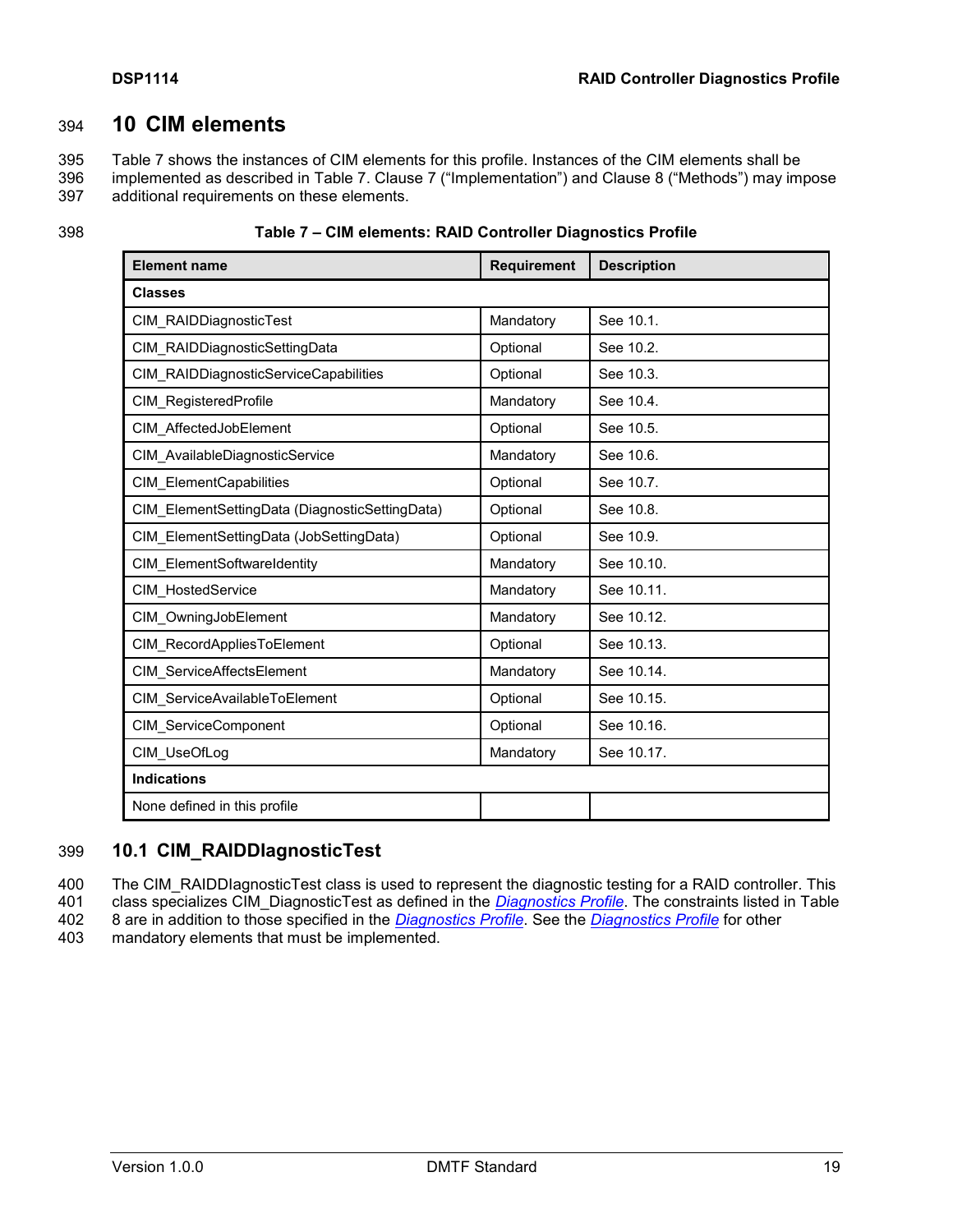#### 404 **Table 8 – Class: CIM\_RAIDDiagnosticTest**

<span id="page-19-3"></span>

| <b>Elements</b>                         | <b>Requirement</b> | <b>Notes</b>                                                                       |
|-----------------------------------------|--------------------|------------------------------------------------------------------------------------|
| ElementName                             | Mandatory          | See 7.2.                                                                           |
| Characteristics                         | Mandatory          | See 7.2.                                                                           |
| <b>OtherCharacteristicsDescriptions</b> | Conditional        | If Characteristics includes the value of 1<br>(Other), this property is Mandatory. |
| RAIDTestType                            | Mandatory          | See 7.2.                                                                           |
| OtherRAIDTestTypeDescription            | Conditional        | If RAIDTestType has a value of 1 (Other),<br>this property is Mandatory.           |

## <span id="page-19-0"></span>405 **10.2 CIM\_RAIDDiagnosticSettingData**

406 The CIM\_RAIDDiagnosticSettingData class is used to pass in test parameters and to specify other test

407 control parameters. This class specializes CIM\_DiagnosticSettingData as defined in the *[Diagnostics](#page-6-3)* 

408 *[Profile](#page-6-3)*. The constraints listed in [Table 9](#page-19-4) are in addition to those specified in the *[Diagnostics Profile](#page-6-3)*. See

409 the *[Diagnostics Profile](#page-6-3)* for other mandatory elements that must be implemented.

| 410 | Table 9 - Class: CIM_RAIDDiagnosticSettingData |
|-----|------------------------------------------------|
|-----|------------------------------------------------|

<span id="page-19-4"></span>

| <b>Elements</b> | <b>Requirement</b> | <b>Notes</b> |
|-----------------|--------------------|--------------|
| ElementName     | Mandatory          | See 7.3.     |
| StartLBA        | Optional           | See 7.3.1.   |
| EndLBA          | Optional           | See 7.3.2.   |
| Seed            | Optional           | See 7.3.3.   |
| TargetHDDs      | Optional           | See 7.3.4.   |

## <span id="page-19-1"></span>411 **10.3 CIM\_RAIDDiagnosticServiceCapabilities**

412 The CIM RAIDDiagnosticServiceCapabilities class is used to provide information on the capabilities for the System Memory Diagnostic Service. This class specializes CIM\_DiagnosticServiceCapabilities as defined in the *[Diagnostics Profile](#page-6-3)*. The constraints listed in [Table 10](#page-19-5) are in addition to those specified in the *[Diagnostics Profile](#page-6-3)*. See the *[Diagnostics Profile](#page-6-3)* for other mandatory elements that must be implemented.

#### 417 **Table 10 – Class: CIM\_RAIDDiagnosticServiceCapabilities**

<span id="page-19-5"></span>

| <b>Elements</b>     | <b>Requirement</b> | <b>Notes</b> |
|---------------------|--------------------|--------------|
| ElementName         | Mandatory          | See 7.4.     |
| RegionSupported     | Optional           | See 7.4.1.   |
| SeedSupported       | Optional           | See 7.4.2    |
| TargetHDDsSupported | Optional           | See 7.4.3.   |

## <span id="page-19-2"></span>418 **10.4 CIM\_RegisteredProfile**

419 The CIM\_RegisteredProfile class is defined by the *[Profile Registration Profile](#page-6-10)*. The requirements denoted

420 in [Table 11](#page-20-3) are in addition to those mandated by the *[Profile Registration Profile](#page-6-10)*. See the *[Profile](#page-6-10)* 

421 *[Registration Profile](#page-6-10)* for the other mandatory elements that must be implemented.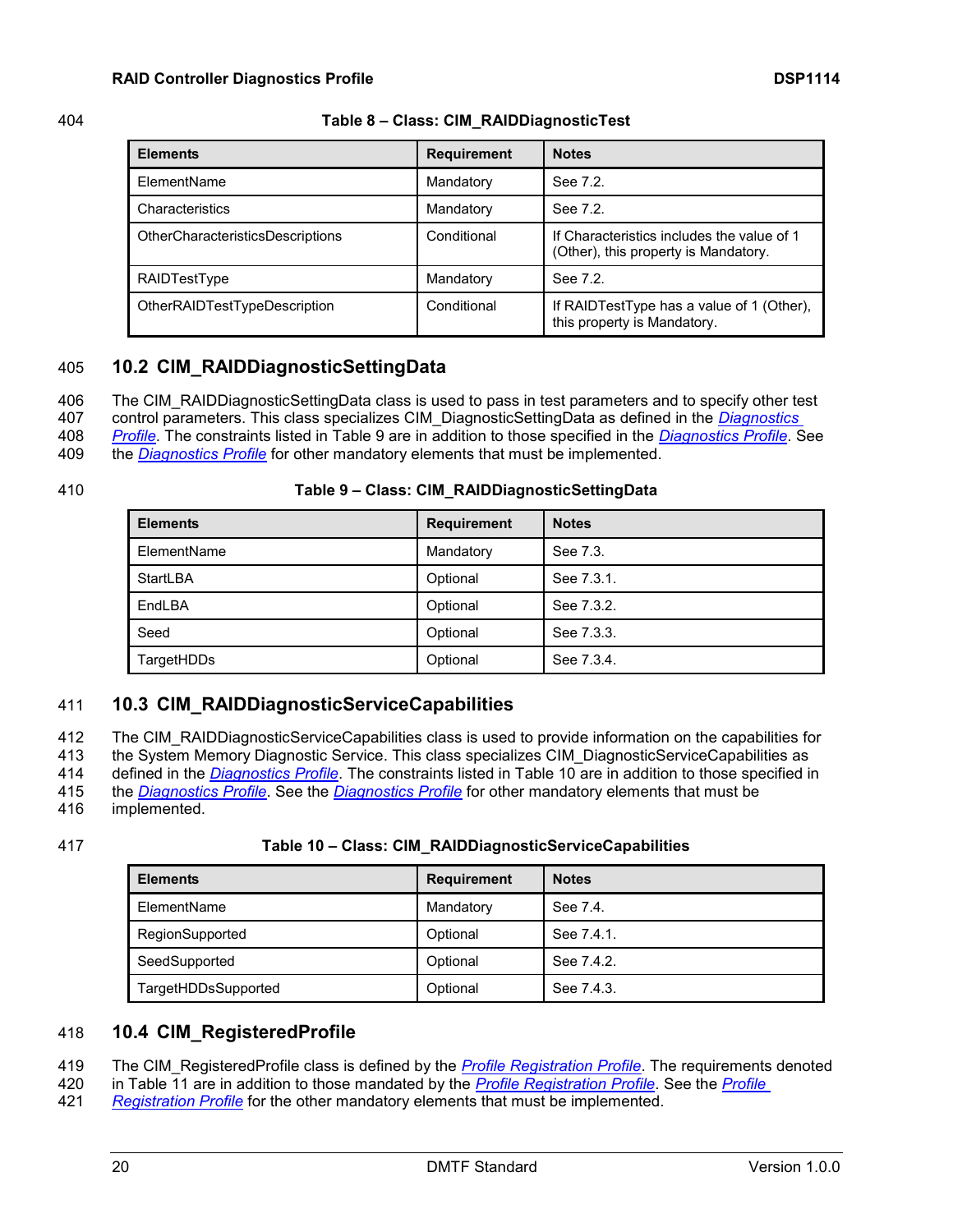#### 422 **Table 11 – Class: CIM\_RegisteredProfile**

<span id="page-20-3"></span>

| <b>Elements</b>        | <b>Requirement</b> | <b>Notes</b>                                                          |
|------------------------|--------------------|-----------------------------------------------------------------------|
| RegisteredName         | Mandatory          | The value of this property shall be "RAID<br>Controller Diagnostics". |
| RegisteredVersion      | Mandatory          | The value of this property shall be "1.0.0".                          |
| RegisteredOrganization | Mandatory          | The value of this property shall be 2<br>(DMTF).                      |

## <span id="page-20-0"></span>423 **10.5 CIM\_AffectedJobElement**

424 Although defined in the *[Diagnostics Profile](#page-6-3)*, the CIM\_AffectedJobElement class is listed here because the 425 AffectedElement reference is scoped down to a subclass of CIM ManagedElement as specified in clause 426 [5.](#page-8-0) The constraints listed in [Table 12](#page-20-4) are in addition to those specified in the *[Diagnostics Profile](#page-6-3)*. See the

427 *[Diagnostics Profile](#page-6-3)* for other mandatory properties of CIM\_AffectedJobElement that must be

428 implemented.

#### 429 **Table 12 – Class: CIM\_AffectedJobElement**

<span id="page-20-4"></span>

| <b>Properties</b>            | <b>Requirement</b> | <b>Notes</b>                                                                                                      |
|------------------------------|--------------------|-------------------------------------------------------------------------------------------------------------------|
| AffectedElement (overridden) | Mandatory          | This property shall be a reference to an instance<br>of the CIM ManagedElement subclass specified<br>in clause 5. |
| AffectingElement             | Mandatory          | This property shall be a reference to an instance<br>of CIM ConcreteJob.                                          |

## <span id="page-20-1"></span>430 **10.6 CIM\_AvailableDiagnosticService**

431 Although defined in the *[Diagnostics Profile](#page-6-3)*, the CIM\_AvailableDiagnosticService class is listed here

432 because the ServiceProvided reference is scoped down to CIM\_RAIDDiagnosticTest, which is a subclass

433 of CIM\_DiagnosticTest, and the UserOfService reference is scoped down to a subclass of

434 CIM ManagedElement as specified in clause [5.](#page-8-0) The constraints listed in [Table 13](#page-20-5) are in addition to those

435 specified in the *[Diagnostics Profile](#page-6-3)*. See the *[Diagnostics Profile](#page-6-3)* for other mandatory properties of

436 CIM AvailableDiagnosticService that must be implemented.

### 437 **Table 13 – Class: CIM\_AvailableDiagnosticService**

<span id="page-20-5"></span>

| <b>Properties</b>            | <b>Requirement</b> | <b>Notes</b>                                                                                                      |
|------------------------------|--------------------|-------------------------------------------------------------------------------------------------------------------|
| ServiceProvided (overridden) | Mandatory          | This property shall be a reference to an instance<br>of CIM RAIDDiagnosticTest.                                   |
| UserOfService (overridden)   | Mandatory          | This property shall be a reference to an instance<br>of the CIM ManagedElement subclass specified<br>in clause 5. |

## <span id="page-20-2"></span>438 **10.7 CIM\_ElementCapabilities**

439 Although defined in the *[Diagnostics Profile](#page-6-3)*, the CIM\_ElementCapabilities class is listed here because the

440 ManagedElement reference is scoped down to CIM\_RAIDDiagnosticTest, which is a subclass of

441 CIM DiagnosticTest, and the Capabilities reference is scoped down to

442 CIM\_RAIDDiagnosticServiceCapabilities, which is a subclass of CIM\_DiagnosticServiceCapabilities. The

443 constraints listed in [Table 14](#page-21-2) are in addition to those specified in the *[Diagnostics Profile](#page-6-3)*. See the

444 *[Diagnostics Profile](#page-6-3)* for other mandatory properties of CIM\_ElementCapabilities that must be implemented.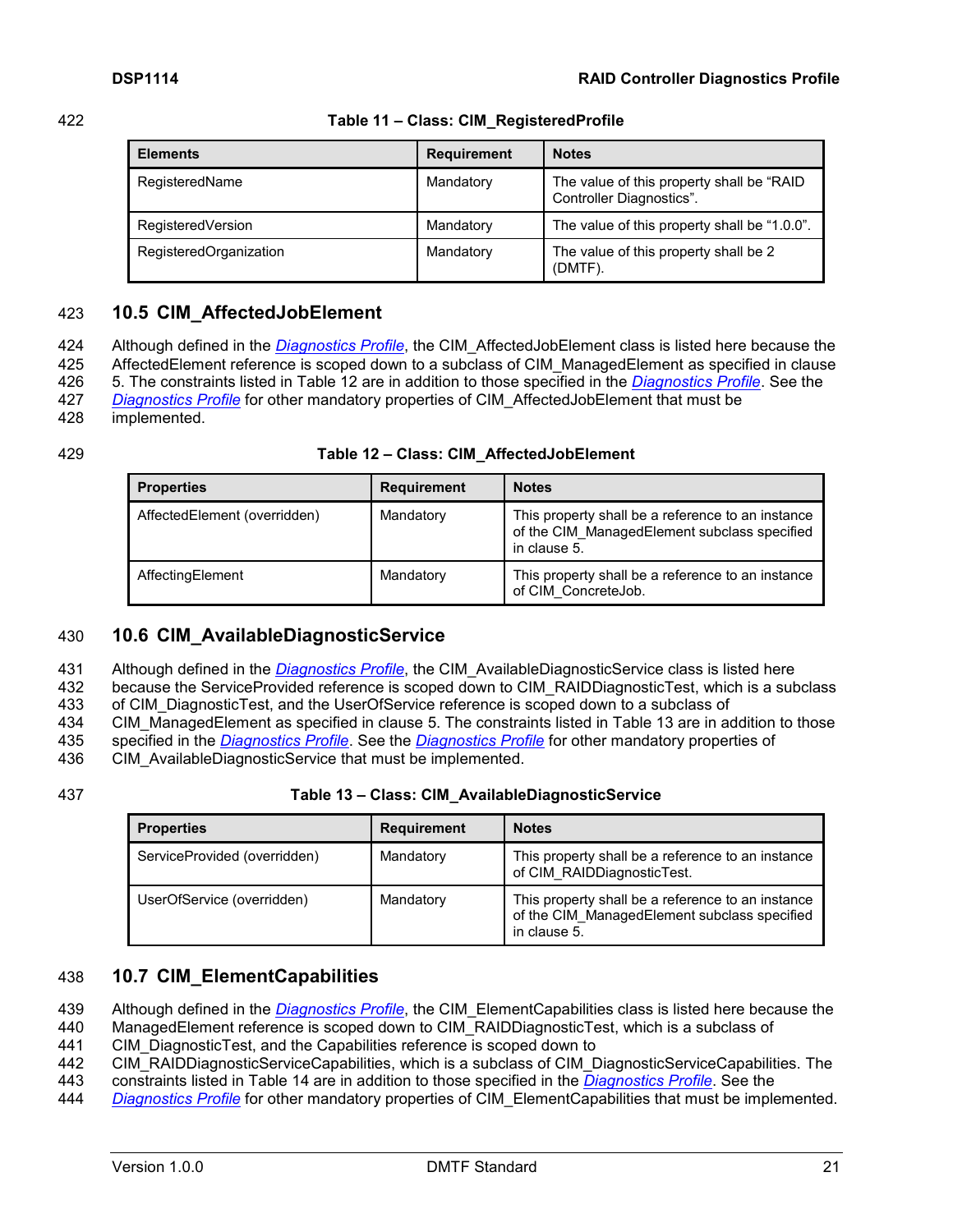#### 445 **Table 14 – Class: CIM\_ElementCapabilities**

<span id="page-21-2"></span>

| <b>Properties</b>           | <b>Requirement</b> | <b>Notes</b>                                                                                   |
|-----------------------------|--------------------|------------------------------------------------------------------------------------------------|
| ManagedElement (overridden) | Mandatory          | This property shall be a reference to an instance<br>of CIM RAIDDiagnosticTest.                |
| Capabilities (overridden)   | Mandatory          | This property shall be a reference to an instance<br>of CIM_RAIDDiagnosticServiceCapabilities. |

## <span id="page-21-0"></span>446 **10.8 CIM\_ElementSettingData (DiagnosticSettingData)**

 Although defined in the *[Diagnostics Profile](#page-6-3)*, the CIM\_ElementSettingData class is listed here because the 448 ManagedElement reference is scoped down to CIM\_RAIDDiagnosticTest, which is a subclass of CIM\_DiagnosticTest, and the SettingData reference is scoped down to CIM\_RAIDDiagnosticSettingData, which is a subclass of CIM\_DiagnosticSettingData. The constraints listed in [Table 15](#page-21-3) are in addition to those specified in the *[Diagnostics Profile](#page-6-3)*. See the *[Diagnostics Profile](#page-6-3)* for other mandatory properties of CIM\_ElementSettingData that must be implemented.

#### 453 **Table 15 – Class: CIM\_ElementSettingData**

<span id="page-21-3"></span>

| <b>Properties</b>           | <b>Requirement</b> | <b>Notes</b>                                                                                                                  |
|-----------------------------|--------------------|-------------------------------------------------------------------------------------------------------------------------------|
| ManagedElement (overridden) | Mandatory          | This property shall be a reference to an instance<br>of CIM RAIDDiagnosticTest.                                               |
| SettingData (overridden)    | Mandatory          | This property shall be a reference to an instance<br>of CIM RAIDDiagnosticSettingData.                                        |
| <b>IsDefault</b>            | Mandatory          | If the instance of<br>CIM RAIDDiagnosticSettingData is the default<br>setting, this property shall have the value of<br>TRUE. |

## <span id="page-21-1"></span>454 **10.9 CIM\_ElementSettingData (JobSettingData)**

- 455 Although defined in the *[Diagnostics Profile](#page-6-3)*, the CIM\_ElementSettingData class is listed here because the
- 456 Dependent reference is scoped down to CIM\_RAIDDiagnosticTest, which is a subclass of
- 457 CIM\_DiagnosticTest, and the SettingData reference is scoped down to CIM\_JobSettingData, which is a 458 subclass of CIM\_SettingData. The constraints listed in [Table 16](#page-21-4) are in addition to those specified in the
- 459 *[Diagnostics Profile](#page-6-3)*. See the *[Diagnostics Profile](#page-6-3)* for other mandatory properties of
- 460 CIM ElementSettingData that must be implemented.
- 

### 461 **Table 16 – Class: CIM\_ElementSettingData**

<span id="page-21-4"></span>

| <b>Properties</b>           | <b>Requirement</b> | <b>Notes</b>                                                                                                    |
|-----------------------------|--------------------|-----------------------------------------------------------------------------------------------------------------|
| ManagedElement (overridden) | Mandatory          | This property shall be a reference to an instance<br>of CIM RAIDDiagnosticTest.                                 |
| SettingData (overridden)    | Mandatory          | This property shall be a reference to an instance<br>of CIM JobSettingData.                                     |
| <b>IsDefault</b>            | Mandatory          | If the instance of CIM_JobSettingData is the<br>default setting, this property shall have the value<br>of TRUE. |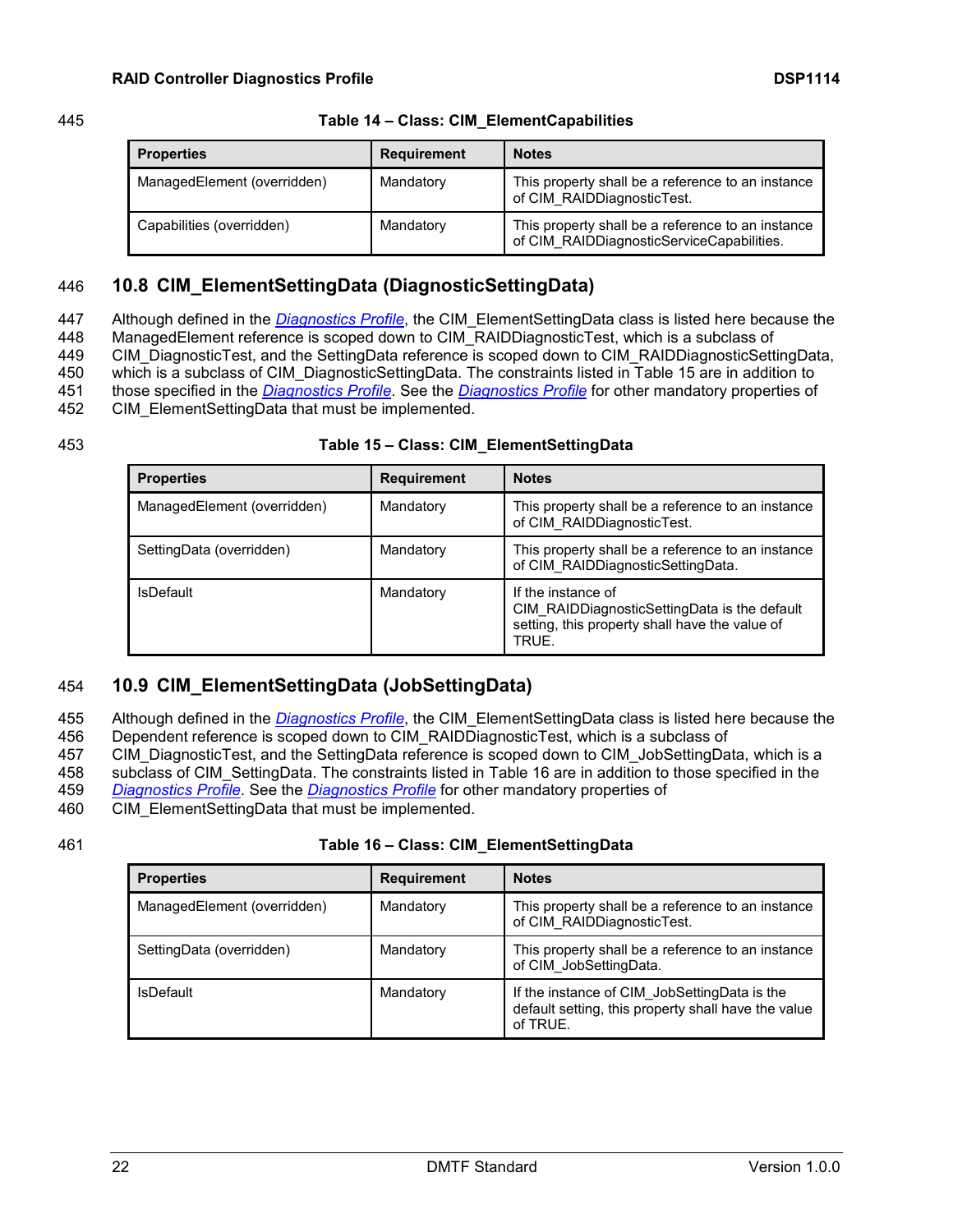## <span id="page-22-0"></span>462 **10.10 CIM\_ElementSoftwareIdentity**

- 463 Although defined in the *[Diagnostics Profile](#page-6-3)*, the CIM\_ElementSoftwareIdentity class is listed here because
- 464 the Dependent reference is scoped down to CIM\_RAIDDiagnosticTest, which is a subclass of
- 465 CIM\_DiagnosticTest. The constraints listed in [Table 17](#page-22-4) are in addition to those specified in the
- 466 *[Diagnostics Profile](#page-6-3)*. See the *[Diagnostics Profile](#page-6-3)* for other mandatory properties of
- 467 CIM ElementSoftwareIdentity that must be implemented.

468 **Table 17 – Class: CIM\_ElementSoftwareIdentity**

<span id="page-22-4"></span>

| <b>Properties</b>      | <b>Requirement</b> | <b>Notes</b>                                                                    |
|------------------------|--------------------|---------------------------------------------------------------------------------|
| Antecedent             | Mandatory          | This property shall be a reference to an instance<br>of CIM SoftwareIdentity.   |
| Dependent (overridden) | Mandatory          | This property shall be a reference to an instance<br>of CIM RAIDDiagnosticTest. |

## <span id="page-22-1"></span>469 **10.11 CIM\_HostedService**

470 Although defined in the *[Diagnostics Profile](#page-6-3)*, the CIM\_HostedService class is listed here because the

471 Dependent reference is scoped down to CIM\_RAIDDiagnosticTest, which is a subclass of

472 CIM\_DiagnosticTest. The constraints listed in [Table 18](#page-22-5) are in addition to those specified in the

473 *[Diagnostics Profile](#page-6-3)*. See the *[Diagnostics Profile](#page-6-3)* for other mandatory properties of CIM\_HostedService that

474 must be implemented.

#### 475 **Table 18 – Class: CIM\_HostedService**

<span id="page-22-5"></span>

| <b>Properties</b>      | <b>Requirement</b> | <b>Notes</b>                                                                    |
|------------------------|--------------------|---------------------------------------------------------------------------------|
| Antecedent             | Mandatory          | This property shall be a reference to an instance<br>of CIM ComputerSystem.     |
| Dependent (overridden) | Mandatory          | This property shall be a reference to an instance<br>of CIM RAIDDiagnosticTest. |

## <span id="page-22-2"></span>476 **10.12 CIM\_OwningJobElement**

- 477 Although defined in the *[Diagnostics Profile](#page-6-3)*, the CIM\_OwningJobElement class is listed here because the
- 478 OwningElement reference is scoped down to CIM\_RAIDDiagnosticTest, which is a subclass of
- 479 CIM DiagnosticTest. The constraints listed in [Table 19](#page-22-6) are in addition to those specified in the
- 480 *[Diagnostics Profile](#page-6-3)*. See the *[Diagnostics Profile](#page-6-3)* for other mandatory properties of
- 481 CIM OwningJobElement that must be implemented.

### 482 **Table 19 – Class: CIM\_OwningJobElement**

<span id="page-22-6"></span>

| <b>Properties</b>          | <b>Requirement</b> | <b>Notes</b>                                                                    |
|----------------------------|--------------------|---------------------------------------------------------------------------------|
| OwningElement (overridden) | Mandatory          | This property shall be a reference to an instance<br>of CIM RAIDDiagnosticTest. |
| OwnedElement               | Mandatory          | This property shall be a reference to an instance<br>of CIM ConcreteJob.        |

## <span id="page-22-3"></span>483 **10.13 CIM\_RecordAppliesToElement**

484 Although defined in the *[Diagnostics Profile](#page-6-3)*, the CIM\_RecordAppliesToElement class is listed here

485 because the Dependent reference is scoped down to CIM\_RAIDDiagnosticTest, which is a subclass of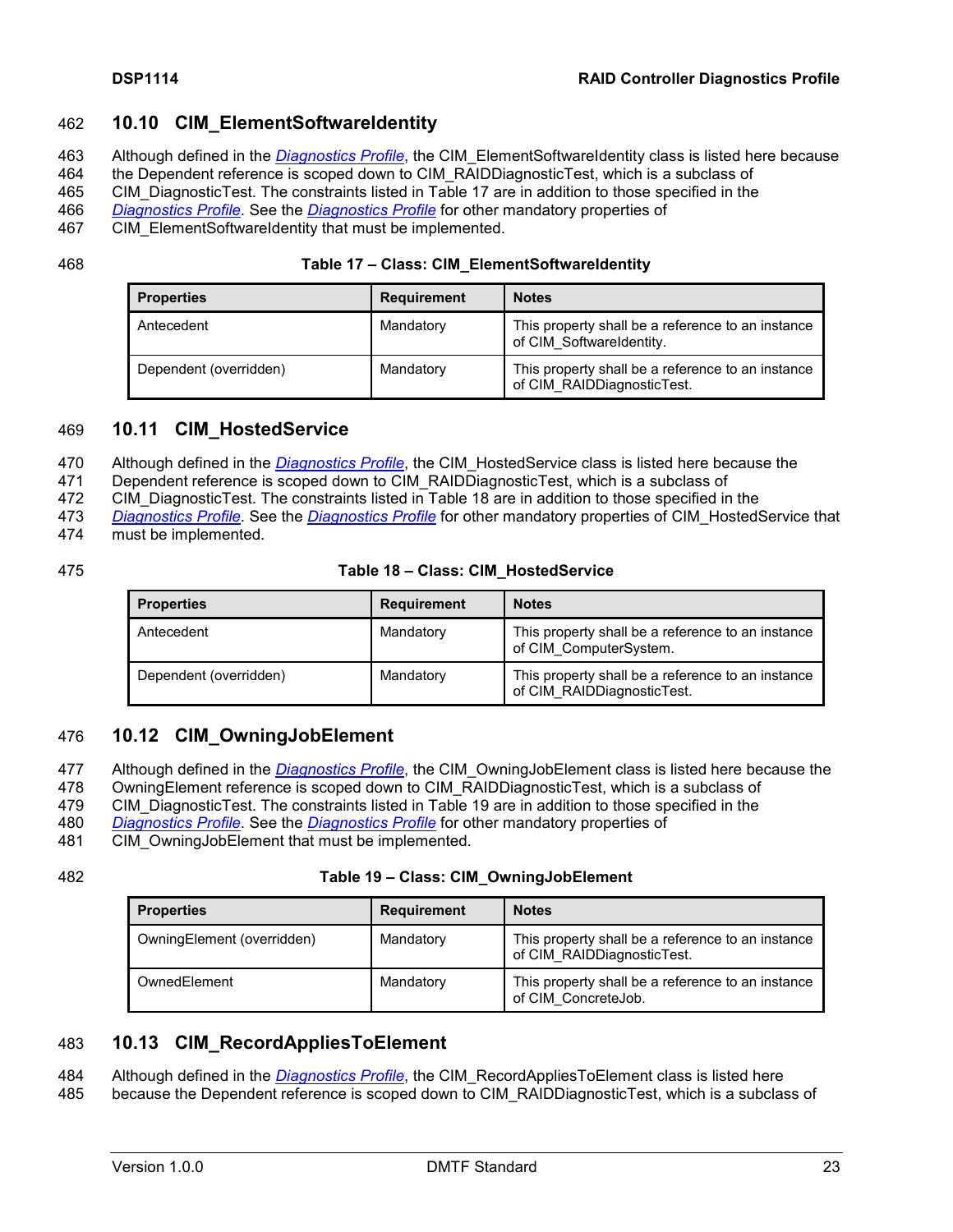#### **RAID Controller Diagnostics Profile DSP1114**

- 486 CIM DiagnosticTest. The constraints listed in [Table 20](#page-23-3) are in addition to those specified in the
- 487 *[Diagnostics Profile](#page-6-3)*. See the *[Diagnostics Profile](#page-6-3)* for other mandatory properties of
- 488 CIM RecordAppliesToElement that must be implemented.

### 489 **Table 20 – Class: CIM\_RecordAppliesToElement**

<span id="page-23-3"></span>

| <b>Properties</b>      | <b>Requirement</b> | <b>Notes</b>                                                                    |
|------------------------|--------------------|---------------------------------------------------------------------------------|
| Antecedent             | Mandatory          | This property shall be a reference to an instance<br>of CIM RecordForLog.       |
| Dependent (overridden) | Mandatory          | This property shall be a reference to an instance<br>of CIM RAIDDiagnosticTest. |

## <span id="page-23-0"></span>490 **10.14 CIM\_ServiceAffectsElement**

491 Although defined in the *[Diagnostics Profile](#page-6-3)*, the CIM\_ServiceAffectsElement class is listed here because

492 the AffectedElement reference is scoped down to a subclass of CIM ManagedElement as specified in

493 clause [5,](#page-8-0) and the AffectingElement reference is scoped down to CIM\_RAIDDiagnosticTest, which is a

494 subclass of CIM\_DiagnosticTest. The constraints listed in [Table 21](#page-23-4) are in addition to those specified in

495 the *[Diagnostics Profile](#page-6-3)*. See the *[Diagnostics Profile](#page-6-3)* for other mandatory properties of

496 CIM ServiceAffectsElement that must be implemented.

## 497 **Table 21 – Class: CIM\_ServiceAffectsElement**

<span id="page-23-4"></span>

| <b>Properties</b>             | <b>Requirement</b> | <b>Notes</b>                                                                                                      |
|-------------------------------|--------------------|-------------------------------------------------------------------------------------------------------------------|
| AffectedElement (overridden)  | Mandatory          | This property shall be a reference to an instance<br>of the CIM ManagedElement subclass specified<br>in clause 5. |
| AffectingElement (overridden) | Mandatory          | This property shall be a reference to an instance<br>of CIM RAIDDiagnosticTest.                                   |

## <span id="page-23-1"></span>498 **10.15 CIM\_ServiceAvailableToElement**

499 Although defined in the *[Diagnostics Profile](#page-6-3)*, the CIM\_ServiceAvailableToElement class is listed here

500 because the UsersOfService reference is scoped down to CIM\_RAIDDiagnosticTest, which is a subclass

501 of CIM\_DiagnosticTest. The constraints listed in [Table 22](#page-23-5) are in addition to those specified in the 502 *[Diagnostics Profile](#page-6-3)*. See the *[Diagnostics Profile](#page-6-3)* for other mandatory properties of

503 CIM\_ServiceAvailableToElement that must be implemented.

## 504 **Table 22 – Class: CIM\_ServiceAvailableToElement**

<span id="page-23-5"></span>

| <b>Properties</b>           | <b>Requirement</b> | <b>Notes</b>                                                                    |
|-----------------------------|--------------------|---------------------------------------------------------------------------------|
| <b>ServiceProvided</b>      | Mandatory          | This property shall be a reference to an instance<br>of CIM HelpService.        |
| UsersOfService (overridden) | Mandatory          | This property shall be a reference to an instance<br>of CIM RAIDDiagnosticTest. |

## <span id="page-23-2"></span>505 **10.16 CIM\_ServiceComponent**

506 Although defined in the *[Diagnostics Profile](#page-6-3)*, the CIM\_ServiceComponent class is listed here because the 507 GroupComponent reference is scoped down to CIM\_RAIDDiagnosticTest, which is a subclass of 508 CIM\_DiagnosticTest, and the PartComponent reference is scoped down to CIM\_RAIDDiagnosticTest,

509 which is a subclass of CIM\_DiagnosticTest. The constraints listed in [Table 23](#page-24-1) are in addition to those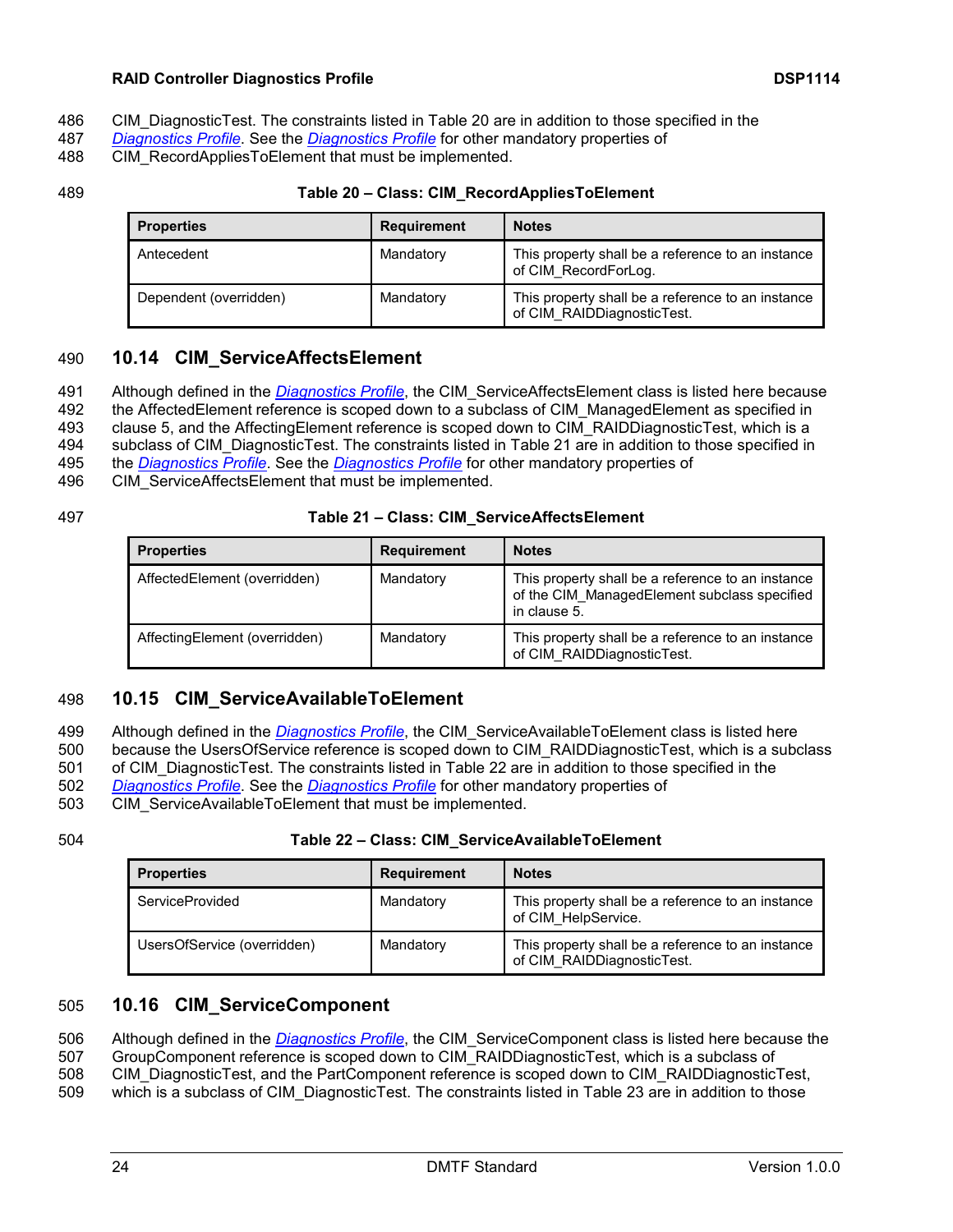- 510 specified in the *[Diagnostics Profile](#page-6-3)*. See the *[Diagnostics Profile](#page-6-3)* for other mandatory properties of
- 511 CIM\_ServiceComponent that must be implemented.
- 

#### 512 **Table 23 – Class: CIM\_ServiceComponent**

<span id="page-24-1"></span>

| <b>Properties</b>           | <b>Requirement</b> | <b>Notes</b>                                                                    |
|-----------------------------|--------------------|---------------------------------------------------------------------------------|
| GroupComponent (overridden) | Mandatory          | This property shall be a reference to an instance<br>of CIM RAIDDiagnosticTest. |
| PartComponent (overridden)  | Mandatory          | This property shall be a reference to an instance<br>of CIM RAIDDiagnosticTest. |

## <span id="page-24-0"></span>513 **10.17 CIM\_UseOfLog**

- 514 Although defined in the *[Diagnostics Profile](#page-6-3)*, the CIM\_UseOfLog class is listed here because the
- 515 Dependent reference is scoped down to CIM\_RAIDDiagnosticTest, which is a subclass of
- 516 CIM DiagnosticTest. The constraints listed in [Table 24](#page-24-2) are in addition to those specified in the
- 517 *[Diagnostics Profile](#page-6-3)*. See the *[Diagnostics Profile](#page-6-3)* for other mandatory properties of CIM\_UseOfLog that must be implemented.
- 

### 519 **Table 24 – Class: CIM\_UseOfLog**

<span id="page-24-2"></span>

| <b>Properties</b>      | <b>Requirement</b> | <b>Notes</b>                                                                    |
|------------------------|--------------------|---------------------------------------------------------------------------------|
| Antecedent             | Mandatory          | This property shall be a reference to an instance<br>of CIM DiagnosticLog.      |
| Dependent (overridden) | Mandatory          | This property shall be a reference to an instance<br>of CIM RAIDDiagnosticTest. |